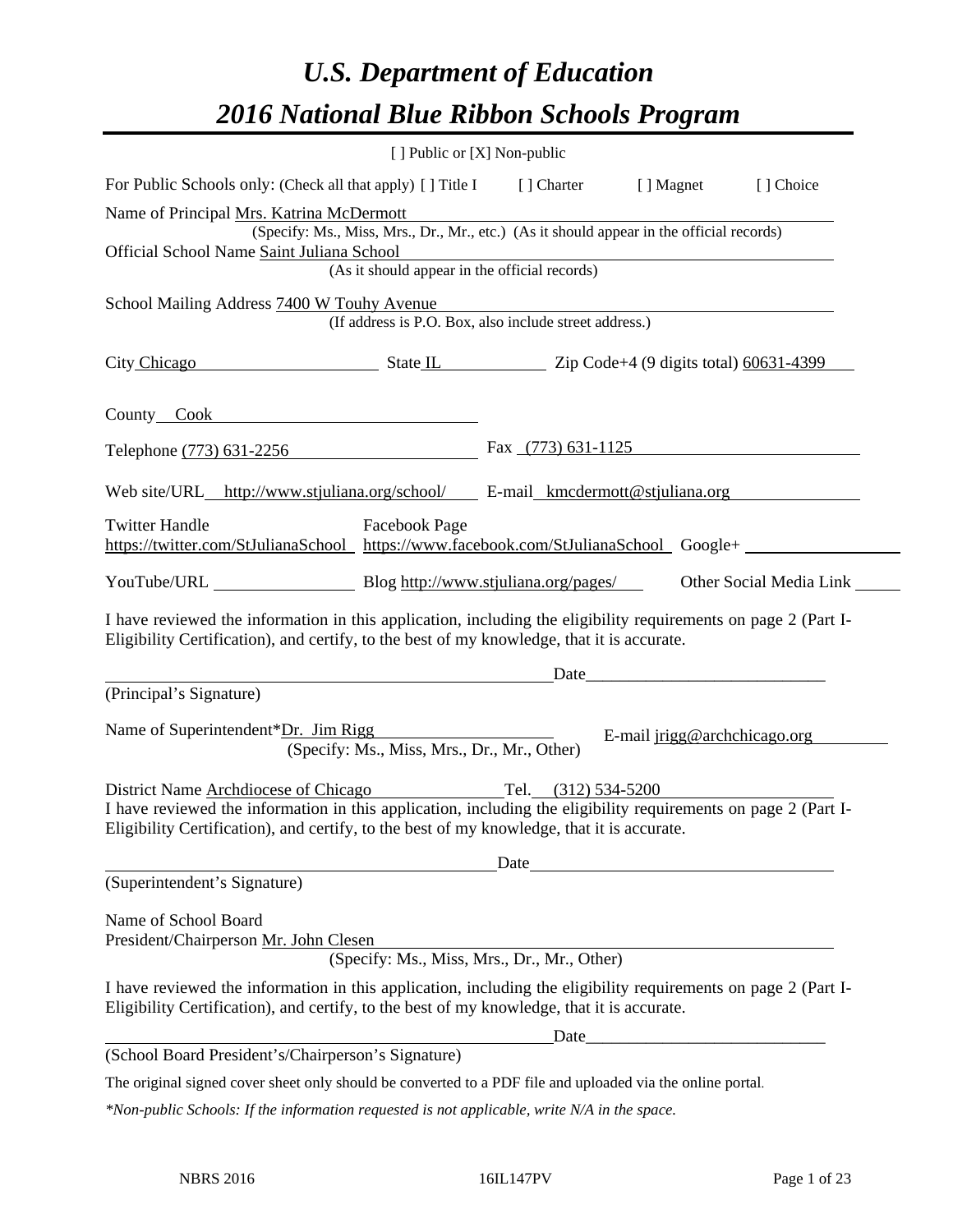The signatures on the first page of this application (cover page) certify that each of the statements below, concerning the school's eligibility and compliance with U.S. Department of Education and National Blue Ribbon Schools requirements, are true and correct.

- 1. The school configuration includes one or more of grades K-12. (Schools on the same campus with one principal, even a K-12 school, must apply as an entire school.)
- 2. The public school has met their state's accountability requirements (i.e., avoided sanctions) in participation, performance in reading (or English language arts) and mathematics, and other academic indicators (i.e., attendance rate and graduation rate) using the most recent accountability results available for the year prior to nomination.
- 3. To meet final eligibility, a public school must meet the state's accountability requirements (i.e., avoided sanctions) in participation, performance in reading (or English language arts) and mathematics, and other academic indicators (i.e., attendance rate and graduation rate) for the year in which they are nominated (2015-2016) and be certified by the state representative. Any status appeals must be resolved at least two weeks before the awards ceremony for the school to receive the award.
- 4. If the school includes grades 7 or higher, the school must have foreign language as a part of its curriculum.
- 5. The school has been in existence for five full years, that is, from at least September 2010 and each tested grade must have been part of the school for the past three years.
- 6. The nominated school has not received the National Blue Ribbon Schools award in the past five years: 2011, 2012, 2013, 2014, or 2015.
- 7. The nominated school has no history of testing irregularities, nor have charges of irregularities been brought against the school at the time of nomination. The U.S. Department of Education reserves the right to disqualify a school's application and/or rescind a school's award if irregularities are later discovered and proven by the state.
- 8. The nominated school or district is not refusing Office of Civil Rights (OCR) access to information necessary to investigate a civil rights complaint or to conduct a district-wide compliance review.
- 9. The OCR has not issued a violation letter of findings to the school district concluding that the nominated school or the district as a whole has violated one or more of the civil rights statutes. A violation letter of findings will not be considered outstanding if OCR has accepted a corrective action plan from the district to remedy the violation.
- 10. The U.S. Department of Justice does not have a pending suit alleging that the nominated school or the school district as a whole has violated one or more of the civil rights statutes or the Constitution's equal protection clause.
- 11. There are no findings of violations of the Individuals with Disabilities Education Act in a U.S. Department of Education monitoring report that apply to the school or school district in question; or if there are such findings, the state or district has corrected, or agreed to correct, the findings.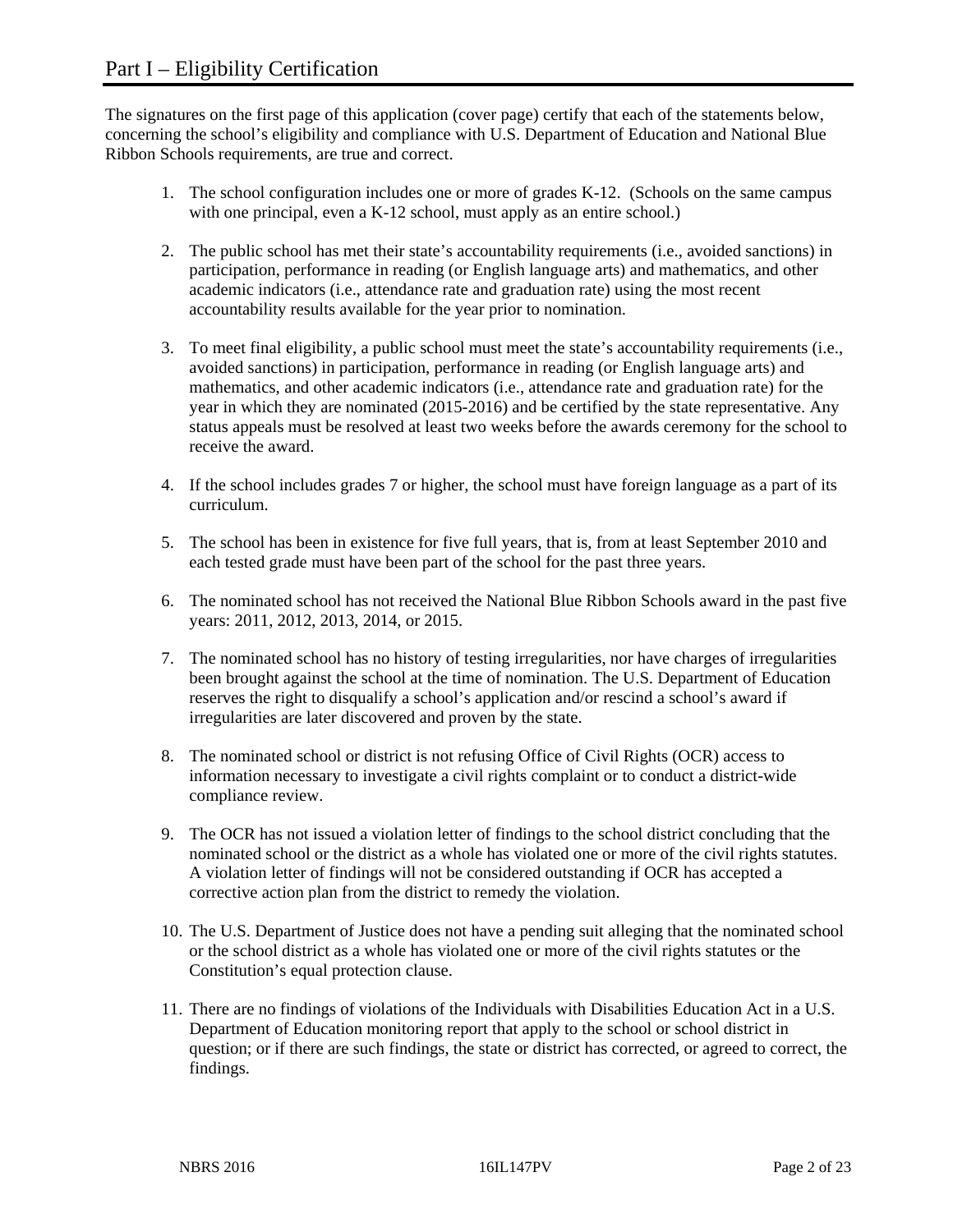#### **Data should be provided for the most recent school year (2015-2016) unless otherwise stated.**

**DISTRICT** (Question 1 is not applicable to non-public schools)

| Τ. | Number of schools in the district<br>(per district designation): | 0 Elementary schools (includes $K-8$ )<br>0 Middle/Junior high schools |
|----|------------------------------------------------------------------|------------------------------------------------------------------------|
|    |                                                                  | 0 High schools<br>$0 K-12$ schools                                     |

0 TOTAL

**SCHOOL** (To be completed by all schools)

2. Category that best describes the area where the school is located:

[X] Urban or large central city

- [ ] Suburban with characteristics typical of an urban area
- [ ] Suburban
- [ ] Small city or town in a rural area
- [ ] Rural
- 3. Number of students as of October 1, 2015 enrolled at each grade level or its equivalent in applying school:

| Grade                           | # of         | # of Females | <b>Grade Total</b> |
|---------------------------------|--------------|--------------|--------------------|
|                                 | <b>Males</b> |              |                    |
| <b>PreK</b>                     | 36           | 37           | 36                 |
| $\mathbf K$                     | 15           | 20           | 35                 |
| $\mathbf{1}$                    | 24           | 22           | 46                 |
| $\overline{2}$                  | 25           | 22           | 47                 |
| 3                               | 20           | 18           | 38                 |
| 4                               | 26           | 30           | 56                 |
| 5                               | 26           | 23           | 49                 |
| 6                               | 16           | 20           | 36                 |
| 7                               | 24           | 25           | 49                 |
| 8                               | 37           | 28           | 65                 |
| 9                               | 0            | 0            | 0                  |
| 10                              | 0            | $\theta$     | $\Omega$           |
| 11                              | 0            | 0            | 0                  |
| 12 or higher                    | 0            | 0            | 0                  |
| <b>Total</b><br><b>Students</b> | 249          | 245          | 494                |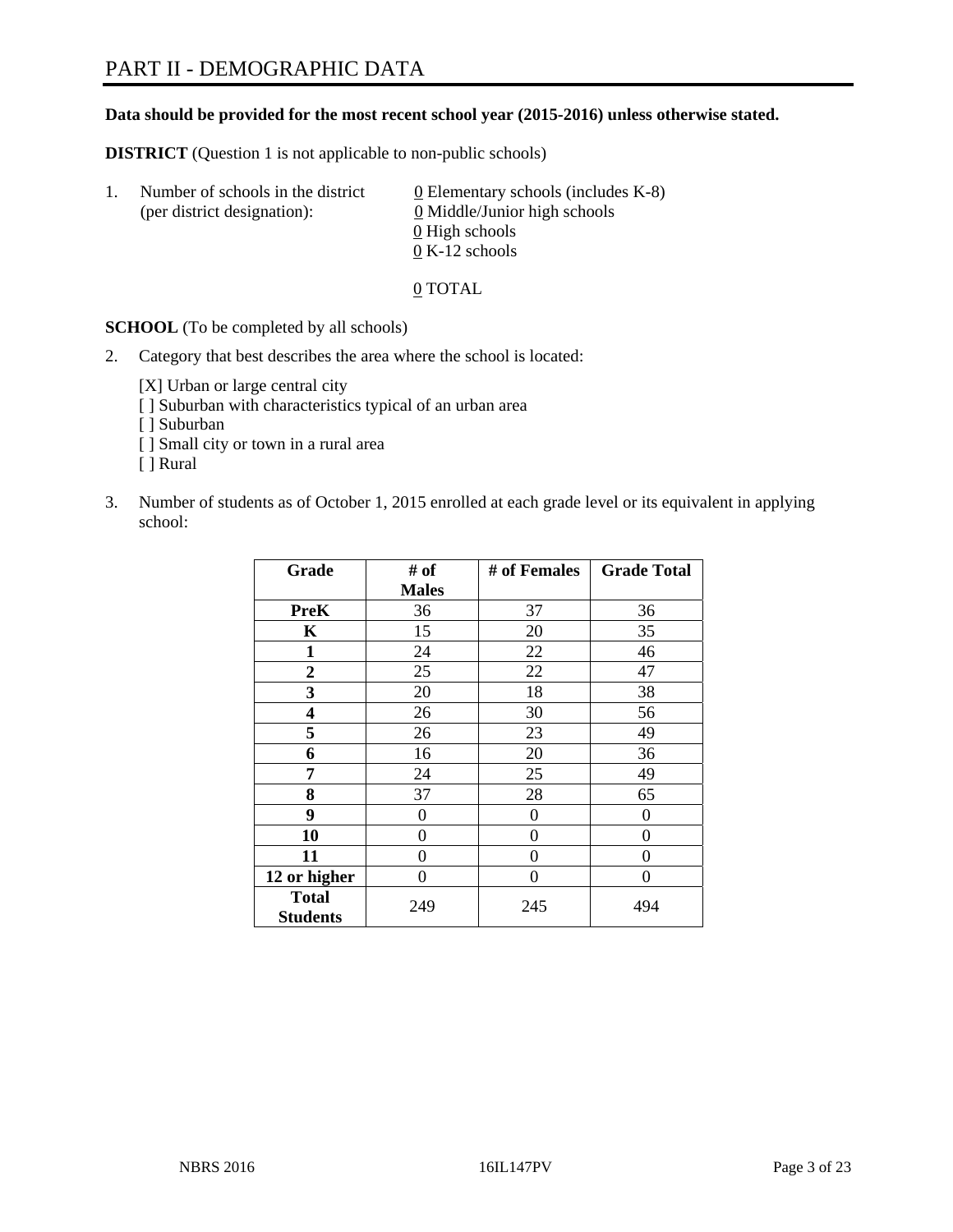the school: 0 % Asian

4. Racial/ethnic composition of  $1\%$  American Indian or Alaska Native 0 % Black or African American 1 % Hispanic or Latino

0 % Native Hawaiian or Other Pacific Islander

97 % White

- 1 % Two or more races
	- **100 % Total**

(Only these seven standard categories should be used to report the racial/ethnic composition of your school. The Final Guidance on Maintaining, Collecting, and Reporting Racial and Ethnic Data to the U.S. Department of Education published in the October 19, 2007 *Federal Register* provides definitions for each of the seven categories.)

5. Student turnover, or mobility rate, during the  $2014 - 2015$  school year:  $1\%$ 

This rate should be calculated using the grid below. The answer to (6) is the mobility rate.

| <b>Steps For Determining Mobility Rate</b>    | Answer |
|-----------------------------------------------|--------|
| $(1)$ Number of students who transferred to   |        |
| the school after October 1, 2014 until the    |        |
| end of the 2014-2015 school year              |        |
| (2) Number of students who transferred        |        |
| from the school after October 1, 2014 until   |        |
| the end of the 2014-2015 school year          |        |
| (3) Total of all transferred students [sum of |        |
| rows $(1)$ and $(2)$ ]                        |        |
| (4) Total number of students in the school as | 503    |
| of October 1, 2014                            |        |
| (5) Total transferred students in row (3)     | 0.008  |
| divided by total students in row (4)          |        |
| $(6)$ Amount in row $(5)$ multiplied by 100   |        |

6. English Language Learners (ELL) in the school:  $0\%$ 

0 Total number ELL

Specify each non-English language represented in the school (separate languages by commas):

7. Students eligible for free/reduced-priced meals: 0 %

Total number students who qualify:  $\qquad 0$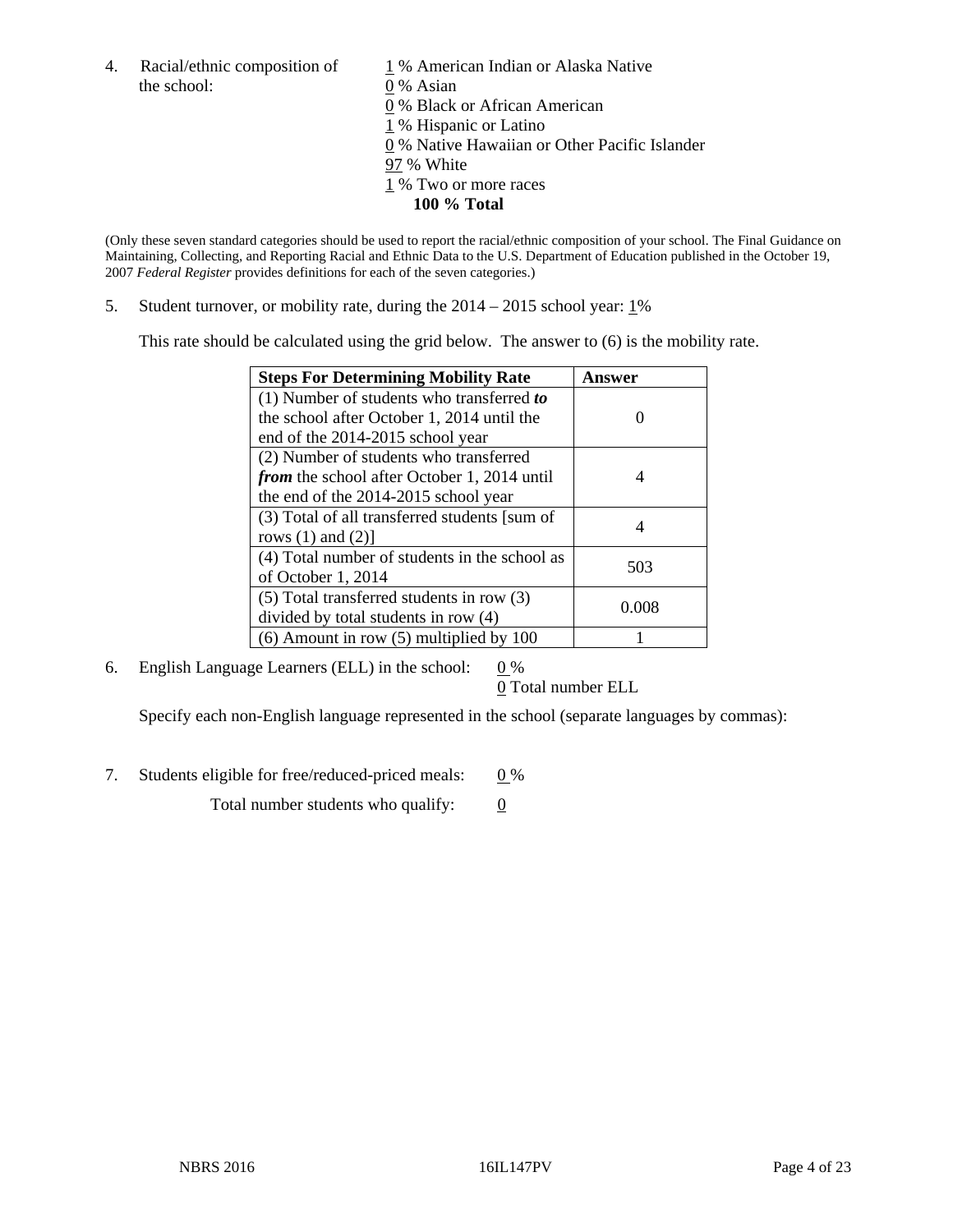Indicate below the number of students with disabilities according to conditions designated in the Individuals with Disabilities Education Act. Do not add additional conditions. It is possible that students may be classified in more than one condition.

| 1 Autism                           | 0 Orthopedic Impairment                 |
|------------------------------------|-----------------------------------------|
| 0 Deafness                         | 4 Other Health Impaired                 |
| 0 Deaf-Blindness                   | 16 Specific Learning Disability         |
| 0 Emotional Disturbance            | 18 Speech or Language Impairment        |
| $\underline{0}$ Hearing Impairment | $\underline{0}$ Traumatic Brain Injury  |
| $\underline{0}$ Mental Retardation | 0 Visual Impairment Including Blindness |
| 0 Multiple Disabilities            | <b>0</b> Developmentally Delayed        |

- 9. Number of years the principal has been in her/his position at this school: 3
- 10. Use Full-Time Equivalents (FTEs), rounded to nearest whole numeral, to indicate the number of school staff in each of the categories below:

|                                       | <b>Number of Staff</b> |
|---------------------------------------|------------------------|
| Administrators                        |                        |
| Classroom teachers                    | 21                     |
| Resource teachers/specialists         |                        |
| e.g., reading, math, science, special |                        |
| education, enrichment, technology,    |                        |
| art, music, physical education, etc.  |                        |
| Paraprofessionals                     | 5                      |
| Student support personnel             |                        |
| e.g., guidance counselors, behavior   |                        |
| interventionists, mental/physical     |                        |
| health service providers,             |                        |
| psychologists, family engagement      |                        |
| liaisons, career/college attainment   |                        |
| coaches, etc.                         |                        |

11. Average student-classroom teacher ratio, that is, the number of students in the school divided by the FTE of classroom teachers, e.g., 22:1 23:1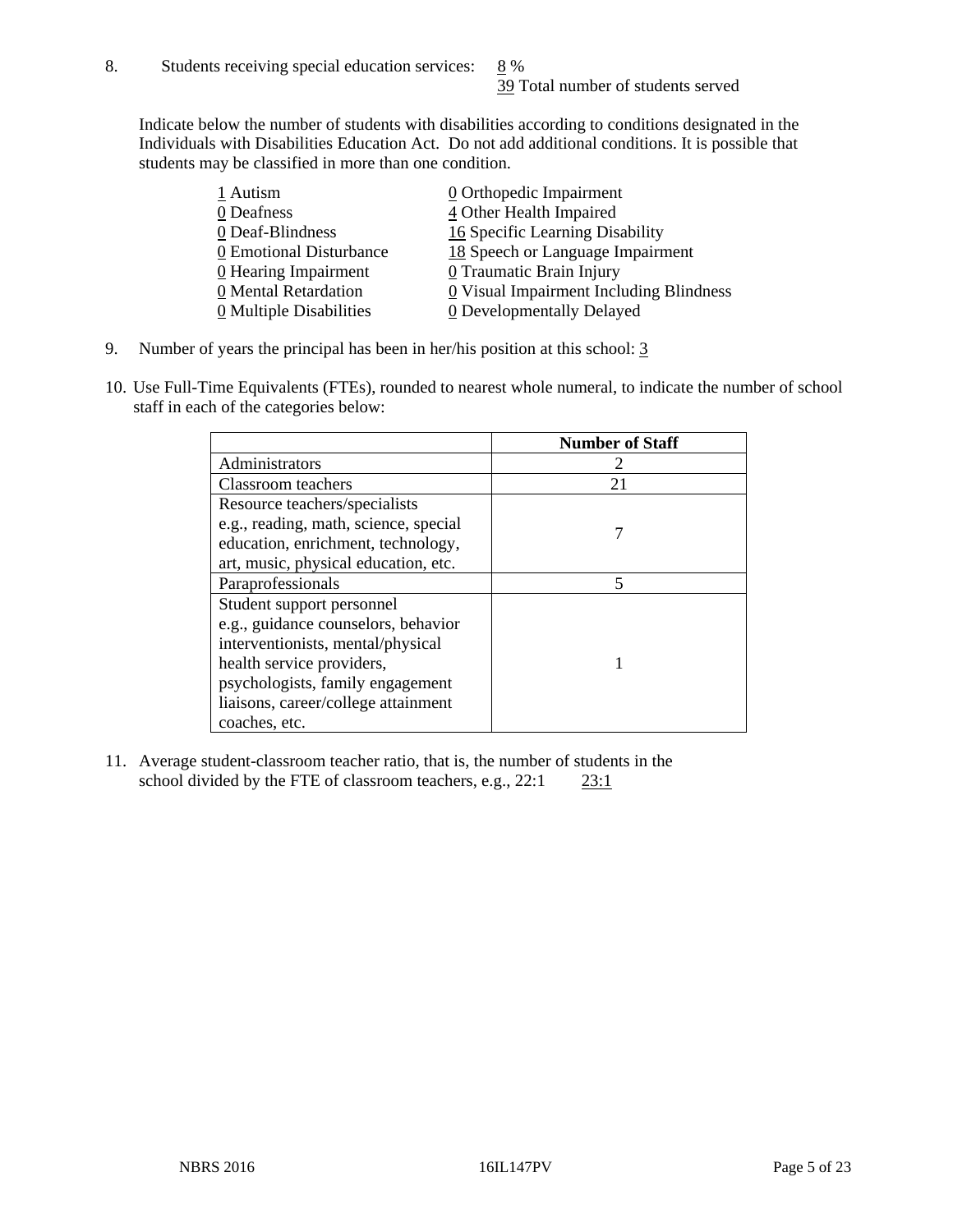12. Show daily student attendance rates. Only high schools need to supply yearly graduation rates.

| <b>Required Information</b> | 2014-2015 | $2013 - 2014$ | 2012-2013  | 2011-2012 | $2010 - 201$ |
|-----------------------------|-----------|---------------|------------|-----------|--------------|
| Daily student attendance    | 98%       | 98%           | 98%        | 98%       | 98%          |
| High school graduation rate | 9%        | 0%            | $\gamma$ % | 9%        | 0%           |

#### 13. **For high schools only, that is, schools ending in grade 12 or higher.**

Show percentages to indicate the post-secondary status of students who graduated in Spring 2015.

| <b>Post-Secondary Status</b>                  |    |
|-----------------------------------------------|----|
| Graduating class size                         |    |
| Enrolled in a 4-year college or university    | 0% |
| Enrolled in a community college               | 0% |
| Enrolled in career/technical training program | 0% |
| Found employment                              | 0% |
| Joined the military or other public service   | 0% |
| Other                                         | 0/ |

14. Indicate whether your school has previously received a National Blue Ribbon Schools award. Yes No X

If yes, select the year in which your school received the award.

15. In a couple of sentences, provide the school's mission or vision statement.

St. Juliana exists to teach children the Gospel message, instill an excellent academic foundation, a commitment to social justice, and a sense of personal responsibility.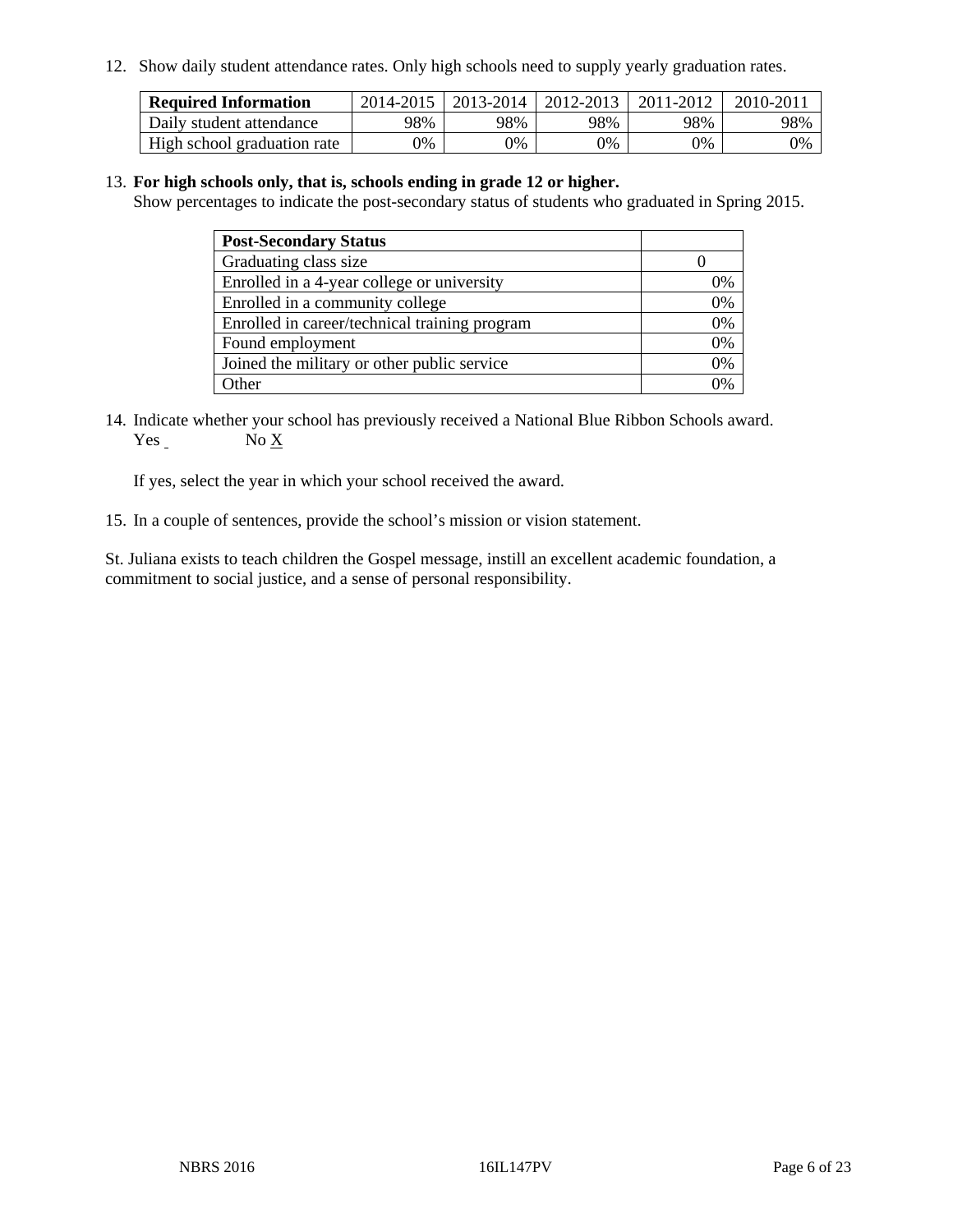# PART III – SUMMARY

St. Juliana School is a preschool through eighth grade educational institution serving 494 students in the tight knit, family oriented neighborhood of Edison Park, Chicago, Illinois. Our community can be described as middle class with varying nationalities. Our young people are predominantly of Irish, Polish, Hispanic and Italian descent. St. Juliana has a very involved parent and community presence. Numerous families are cornerstones of the parish. Many graduates of St. Juliana return to the school with their own families, so the tradition continues to grow and flourish.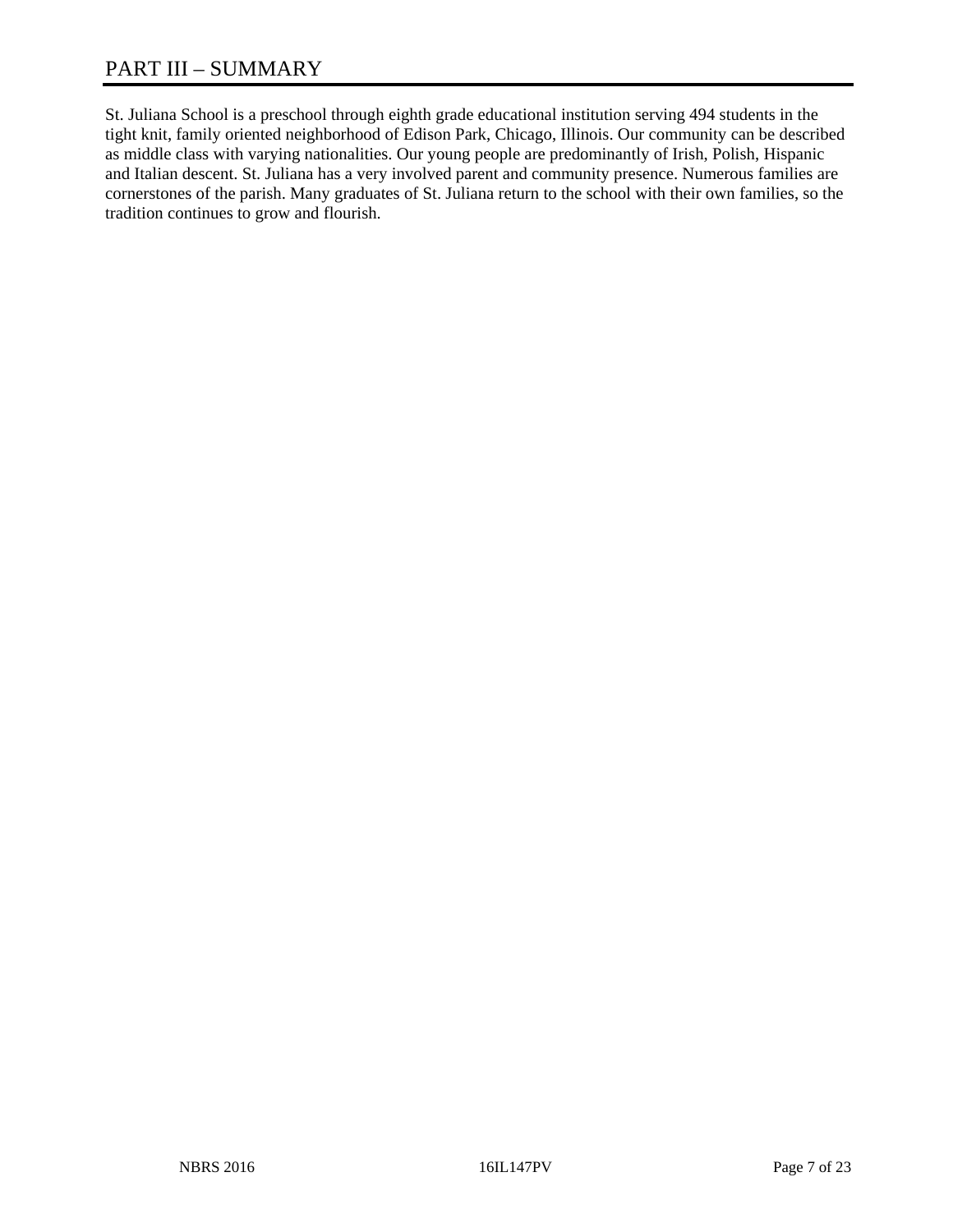Juliana (one of only two schools in Chicago to do so), becoming a WeatherBug school, participating in the We Day Program and various teacher recognition awards including Heart of the School Award and the Distinguished Service Award.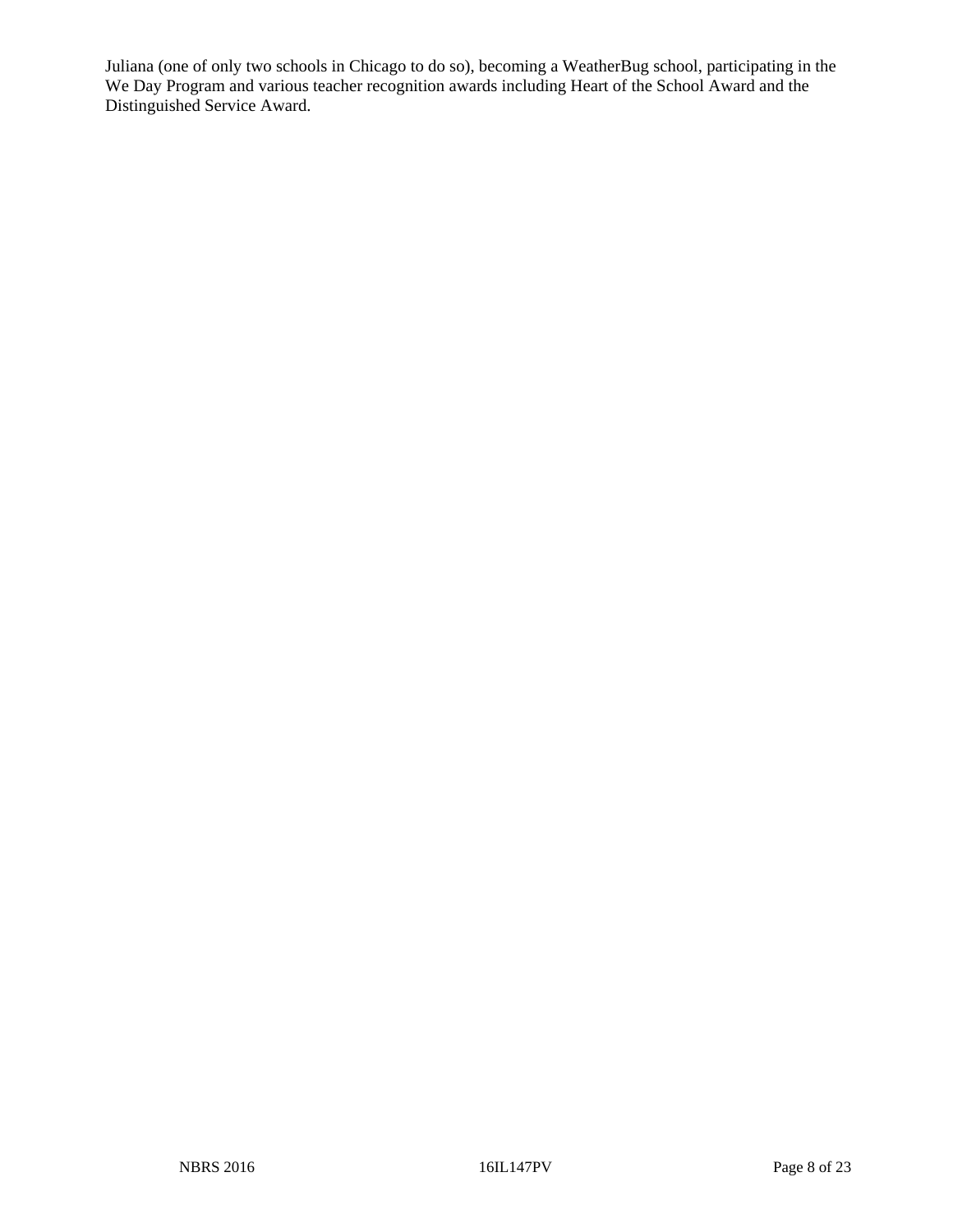# **1. Core Curriculum:**

St. Juliana's core curriculum objectives aim to provide a variety of engaging, dynamic educational opportunities, while maintaining the school's mission of providing for our students an excellent academic foundation and instilling a commitment to social justice and personal responsibility in a faith filled community. All core subjects are aligned with the Common Core State Standards and the Office of Catholic School (OCS). Both emphasize critical thinking and problem solving skills; these are introduced in the primary grades and are expanded upon throughout the intermediate and upper grades.

The Reading/English/Language Arts curriculum is research based. Primary grade students use phonics and Dolch (sight) words to master basic reading skills. The Superkids reading program at the primary level focuses on phonetic awareness, decoding, comprehension strategies, and fluency. The program teaches critical foundational skills and presents students with rich informational and complex text. Students use a variety of reading materials, including texts, trade books and novels of various genres. To address the needs of all students, teachers focus on guided reading, vocabulary acquisition, and critical thinking skills. The Accelerated Reader program is used in the intermediate and upper grades, providing data related to student comprehension of self-selected literature. Reading/Language Arts units often include science and social studies to facilitate an integrated curriculum. Further literacy support and learning resources are available in all grades.

The focus of the English/Language Arts curriculum is written expression and the proper use of conventional language. Foundational skills in writing are acquired through a Writer's Workshop format in all grades. Introduction to the 6+1 Writing Traits of effective and quality writing enhances student skills in the Intermediate grades. Students develop mastery of writing styles using effective mechanics, grammar, and form as they evaluate and compose original writing. They utilize graphic organizers and concept maps to brainstorm and develop their writing. Utilizing the Collins Writing program, junior high students show their mastery of these skills. Writing conferences facilitate open discussion by peers and teachers in an effort to strengthen each student's writing. Students use Google Docs and other programs to edit and publish their writing.

The mathematics curriculum combines key foundational knowledge and problem solving skills from early childhood programs through 8th grade Algebra 1. Math students utilize basic skills to develop critical thinking, reasoning, and problem solving strategies. Instruction incorporates hands on experiences with manipulatives and daily practice and is reinforced with online programs (Moby Max and IXL). Beginning in the Primary grades, students use flashcards, timed math drills, and technology to master fundamental math skills. Intermediate and junior high students performing below level are placed in small resource group settings led by a specialized math teacher to ensure the continued development of their math skills. Junior High students are placed in ability based math instructional groups which guide below level and above level students in their mastery of math skills, including algebra, geometry, and critical problem solving.

The social studies curriculum is designed to meet the needs and interests of all learners and incorporates various theories from history, sociology, government, economics and geography. The primary grades focus on building geography skills and introducing early U.S. history, including a study of communities, culture, government, and citizenship. The intermediate grades build upon these skills and students complete a study of the history of Chicago and the state of Illinois. The junior high curriculum introduces ancient civilizations and continues the study of U.S. history. A civics unit prepares the 7th grade students for the required federal and state constitution tests. The program enables students to make a connection to the world today in preparation for becoming productive members of society.

The science curriculum develops and instills in students a curiosity and appreciation for the world around them. In the primary and intermediate grades, an integrated approach is taken with students exploring aspects of the physical, geological, and biological world through experiments and projects. Junior high students use the scientific knowledge they have developed, concentrating on one area of science per grade.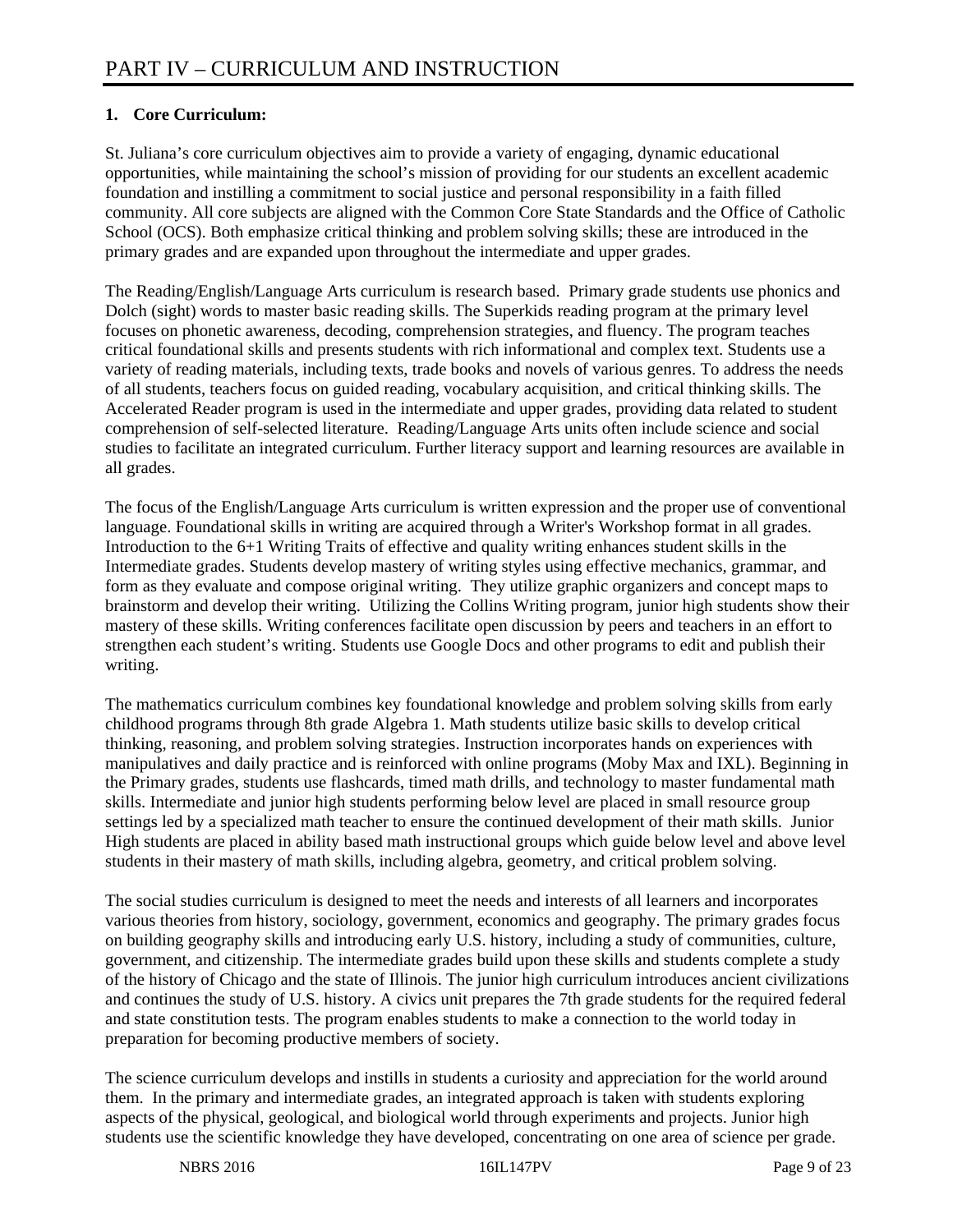Students participate in hands-on lab experiences and collaborate to share ideas and problem solve. Seventh graders participate in the annual science fair by choosing a topic of interest and designing and implementing an experiment. Many advance to regional and state competitions.

Our preschool and pre-kindergarten programs encourage and guide the positive social, emotional and academic growth of each student. The weekly learning and play experiences are based on the development of key social and emotional skills. Utilizing the Big Day Curriculum ensures the implementation of all core curriculum areas and the development of the foundational skills of math, science, social studies, early literacy and technology. Our learning objectives are aligned to preschool state standards and the K-3 benchmarks. A variety of assessments are used to ensure students are making the progress necessary for kindergarten readiness. Early intervention testing and service are provided in cooperation with Chicago Public Schools.

## **2. Other Curriculum Areas:**

In an effort to inspire each student to reach their full potential, St. Juliana offers a variety of non-core subjects to supplement the fundamental academic instruction.

The school community recognizes and values the visual and performing arts as an integral and essential part of the educational experience. Not only is it a learning experience, but an opportunity for teachers to foster creativity and self-expression. Art classes are offered weekly to students in grades K-8 with a focus on basic principles of design using various media including drawing, sculpting, painting, chalking, water color, and print making. Volunteer parents visit classrooms on a monthly basis to introduce one of the great artists using prints and lesson plans from the Art Institute of Chicago. Student art work is proudly displayed throughout the school.

Music class is offered to students in grades Preschool – 1st twice per week. Connections are made to daily instruction such as alphabet, phonic, number and animal songs. Students practice active listening skills. Puppets or other props are used for singing or movement games. Grades 2 – 6 attend one music class per week focusing on the vocabulary of music, note recognition, singing, studying famous musicians and playing instruments. Students are also exposed to music of various styles, eras, genres and cultures. The band program is open to students in grades 4-8 and enhances musical ability and appreciation while developing cognitive learning and overall musicianship. Mothers' Club supports the music program through generous annual donations for the purchase of new instruments.

Library time is allotted weekly for students in grades Preschool – 4. The librarian cultivates the love of reading by welcoming student suggestions for new reading material. In addition, the librarian organizes author visits and sponsors "Battle of the Books" for middle grade and junior high students.

The physical ed. program promotes and encourages lifelong fitness, teamwork, and good sportsmanship. The program is grade level and developmentally appropriate for all students. Students in Early Childhood focus on developing coordination, balance, listening, and motor skills during their weekly class. With twice per week classes, students in grades 1-8 are offered a large variety of skill building activities, while learning about tactics and concepts of sports and games. Along with the physical aspect of the curriculum, participation, appropriate behavior and actions during activities are taught. Optional Girls on the Run and BOKS programs enhance the physical ed. experience. A parish nurse assists and educates the school community on current health issues and leads annual CPR training.

Instructional technology is integrated into the daily lives of St. Juliana students in authentic and meaningful ways. Desktop computers, Smart Boards and mobile devices (Chrome books, netbooks and iPads) extend, enrich, and support the curriculum. Students from preschool to 8th grade receive instruction in the lab at least once a week. Beginning with the preschoolers, ABCmouse is used to strengthen mouse and keyboard skills with activities integrating early literacy, art, and math. Across the grades, students continue learning keyboarding, word processing, research, publishing, and presentation skills in developmentally appropriate ways. This is the second year of implementation of Google Apps for Education for students from 3rd through 8th grades. Each student has network credentials, email, and access to Google tools, including docs,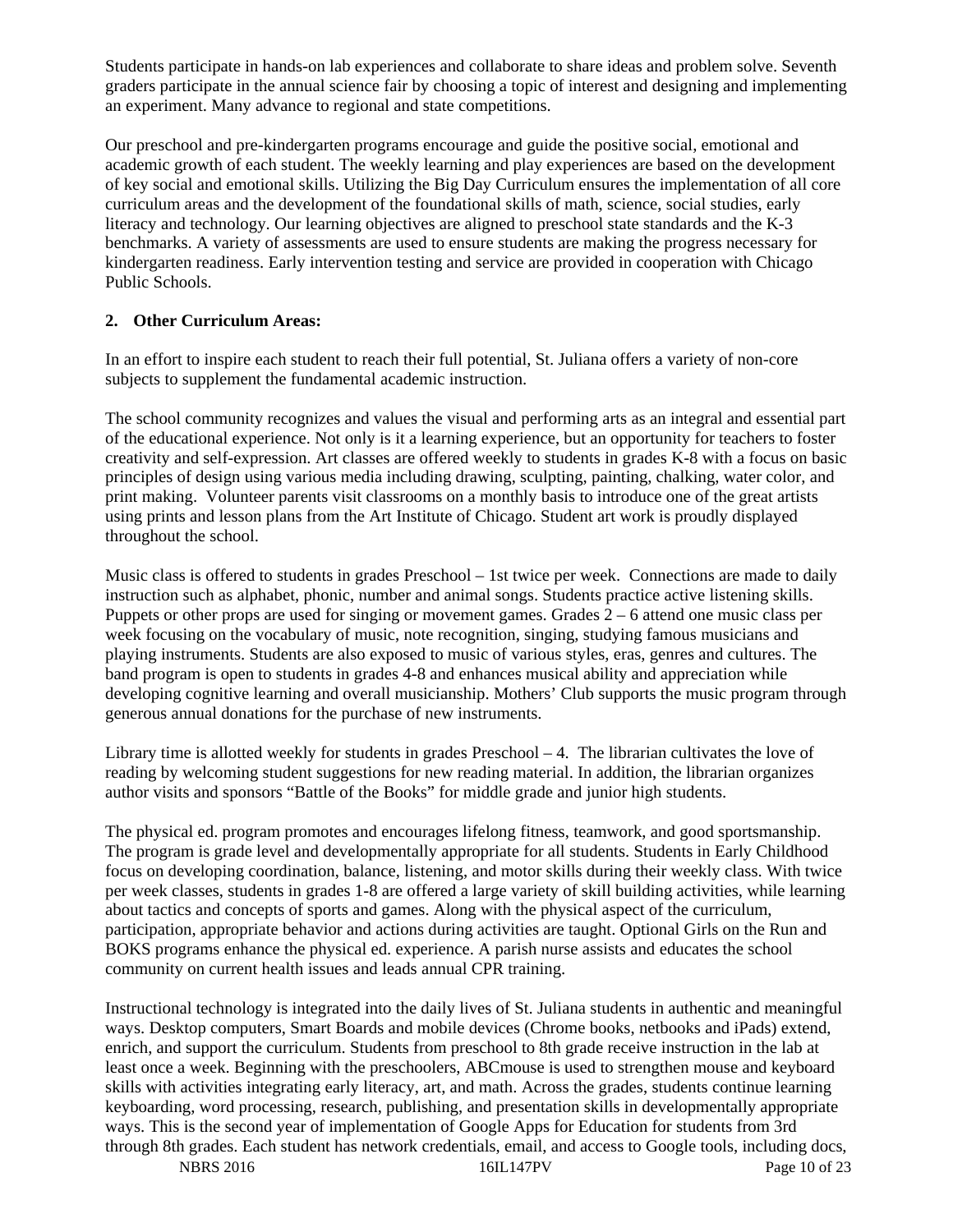sheets, and slides. Students learn digital citizenship skills through a blend of direct instruction and multimedia, game-based, online activities, including NetSmartz and Everfi's Ignition program. This year, Atomic Learning was added to the program to provide additional blended learning resources for staff, students, and families.

St. Juliana is in compliance with the foreign language requirement in language prescribed on CAPE's website. Students in K-3 meet weekly for 30 minutes of Spanish instruction. Students in grades 4 & 5 meet weekly for 40 minutes while 6th meets for 50 minutes. 7th and 8th graders have two 50 minute periods of instruction each week. The Spanish teacher is a native speaker who exposes students to the oral and written language as well as cultural information, while maintaining an engaging, interactive and effective immersion environment.

Overall, non-core subjects provide the students with benefits such as promoting self-confidence, motivation, artistic awareness, cultural exposure, creativity, improved emotional expression and positive social behavior.

#### **3. Instructional Methods and Interventions:**

St. Juliana teachers recognize the need to address the diverse individual learning styles of their students. Adept at differentiating instruction, teachers modify and extend assignments so that each student is challenged at his or her own level while still being able to achieve instructional goals. As an example, through technology based supports such as: Mobymax, ThinkCerca, Accelerated Reader, Star Reader, and use of the Wilson Reading Program. Utilizing these progress monitoring programs, students are able to work at their own level and receive immediate feedback. The reports provided from these programs offer the teachers valuable information on each student's learning progress to determine what additional differentiated instruction is needed in the classroom. Students in 3rd - 5th grade participate in leveled guided reading groups supported by read-aloud, shared reading and interactive writing. K-5th grade teachers often place students in flexible and cooperative learning groups. Students in 2nd - 7th grade participate in the Accelerated Reading program and are required to read material at their reading level or above. Three levels of Math are offered in junior high according to student ability levels and needs: accelerated, average, and resource. Teachers follow a standard practice of providing reteaching and enrichment opportunities within their daily instruction.

Various accommodations are made in the classroom to meet individual learning needs, such as allowing students to provide oral answers as opposed to written responses and/or providing an alternate space and extended time for a student to take an assessment. In addition to accommodations, modifications are made when necessary, such as shortening an assignment or changing the layout of the assignment. Every 8 weeks, teachers meet with the Inclusive Ed. team to review and evaluate student progress, to discuss strategies being used in the classroom and to create new goals.

A full-time math teacher and a part-time ELA resource teacher are on staff to provide explicit instruction in small groups or one-to-one settings. Students who qualify for additional services receive support from two IDEA Special Ed. teachers. The IDEA teachers work in collaboration with classroom teachers to reinforce and reteach basic foundational skills necessary for meeting individual student goals.

To ensure high levels of student learning and achievement, teachers participate in professional development and have been provided with materials on how to meet the individual and diverse needs of each student. Research based strategies incorporating critical thinking skills like Bloom's Taxonomy and Marzano's Essential Nine enhance student achievement. Workshops attended and additional resources provided focus on RTI, accommodation planning, critical thinking, vocabulary strategies, styles of learning, working with students with ADHD/ADD and Autism and various other topics. By implementing the learned instructional methods and interventions, teachers have noted an increase in student motivation and self-confidence. Test scores reveal an increase in achievement, and students are exceeding their anticipated scores on standardized tests.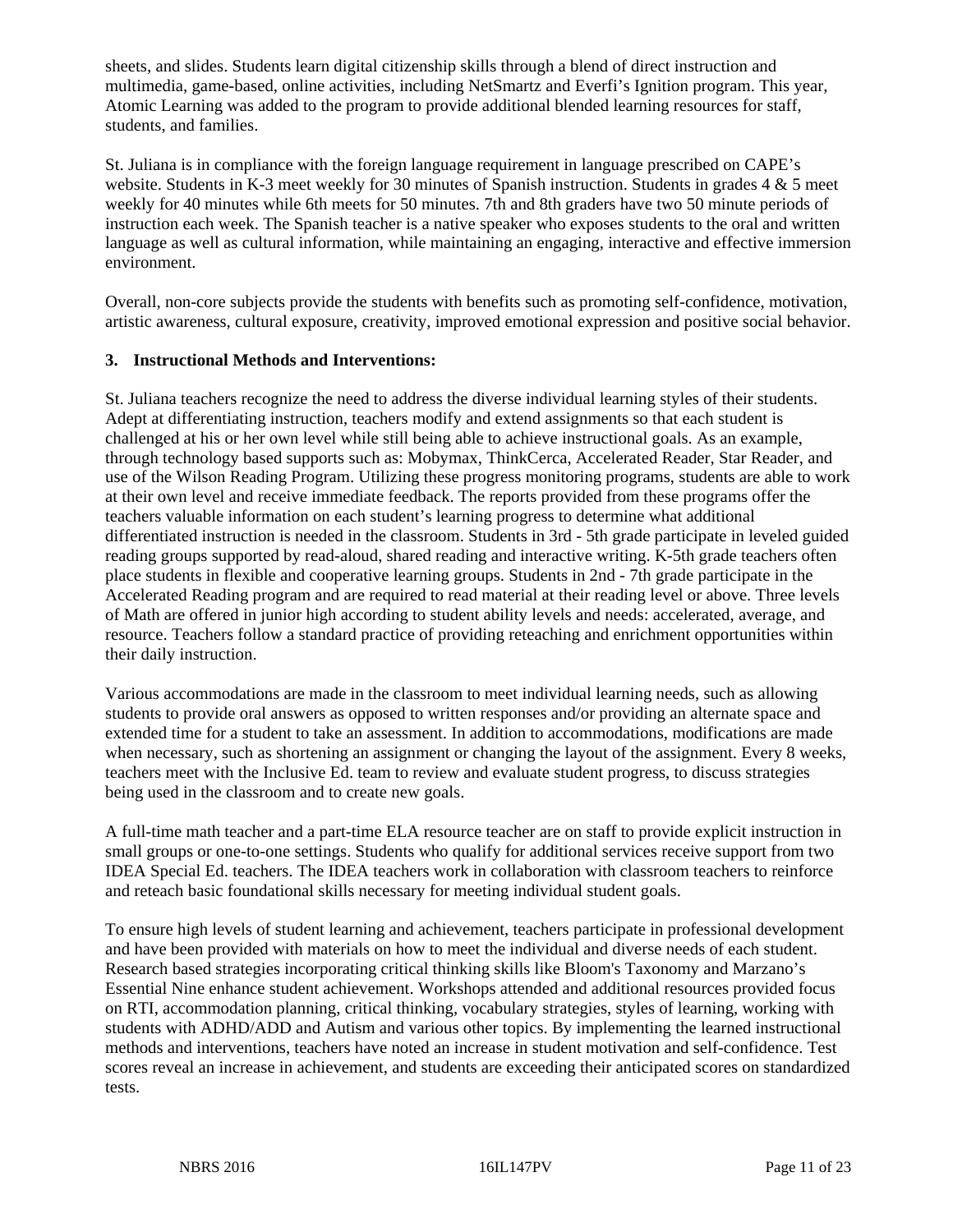#### **4. Assessment for Instruction and Learning and Sharing Assessment Results:**

St. Juliana faculty evaluates the formative and summative assessments of the curriculum utilizing a datadriven model for assessing instruction in an effort to improve student achievement. Teachers use multiple data sources to identify possible gaps in learning, determine areas of strength and weakness, set goals, and plan differentiated and enrichment instruction during scheduled faculty, grade-level and subject-level meetings. Student data is further used for placement in mathematics in grades 4 -8 and for placement in supplemental support in ELA in grades  $K - 8$ .

Beginning in pre-school and continuing through 8th grade, teachers utilize a variety of formative assessments such as, observations, graphic organizers, peer and self-assessments, exit slips, individual white boards, and discussion. Assessments such as content tests and trimester tests provide further data which directly influences daily instruction and long-term planning.

In grades 3rd - 8th, data gathered from GAINS quizlets (aligned with the Archdiocesan benchmarks) is used to ensure that Math and ELA benchmarks are being met. New this year is the administration of interim grade-level assessments (3rd – 8th) created by ACT. The results are for internal use to establish a baseline and provide important progress indicators as OCS moves toward the Aspire summative assessment in April 2016. Results from the quizlets and periodic assessments are reviewed and curricular adjustments are made accordingly. Parents receive a report of their child's current proficiency along with a letter explaining the results of the assessments.

Annual standardized assessments, Terra Nova pre 2015 and ACT Aspire, provide valuable data that is discussed and analyzed by the staff in order to make necessary curricular modifications for the coming school year. The 2016 Aspire results will be used to provide insights into the effectiveness of instruction and student achievement. The results of all standardized assessments are shared with students, parents, the School Board and are posted on the school website.

At St. Juliana, every student gets the attention they deserve. Through in school and at home online programs, MobyMax and ThinkCERCA, students are given opportunities to continually practice, assess, and self-monitor their own learning. Moby's adaptive curriculum creates an individualized education plan for each student, ensuring that students receive the extra instruction they need to succeed while gifted learners can move ahead at an appropriate pace. With a library of leveled, authentic texts scaffolded for different levels of readiness, ThinkCerca allows teachers to personalize literacy instruction across disciplines. Students are encouraged to engage in collaborative discussions. Students and parents are provided with immediate data. Teachers give feedback and adapt instruction in real time.

Continual parent contact, including online grading (PowerSchool), trimester conferences, publishing of Honor Roll, the sharing of Standardized achievement results, and open teacher/parent communication, helps St. Juliana parents remain informed of student progress.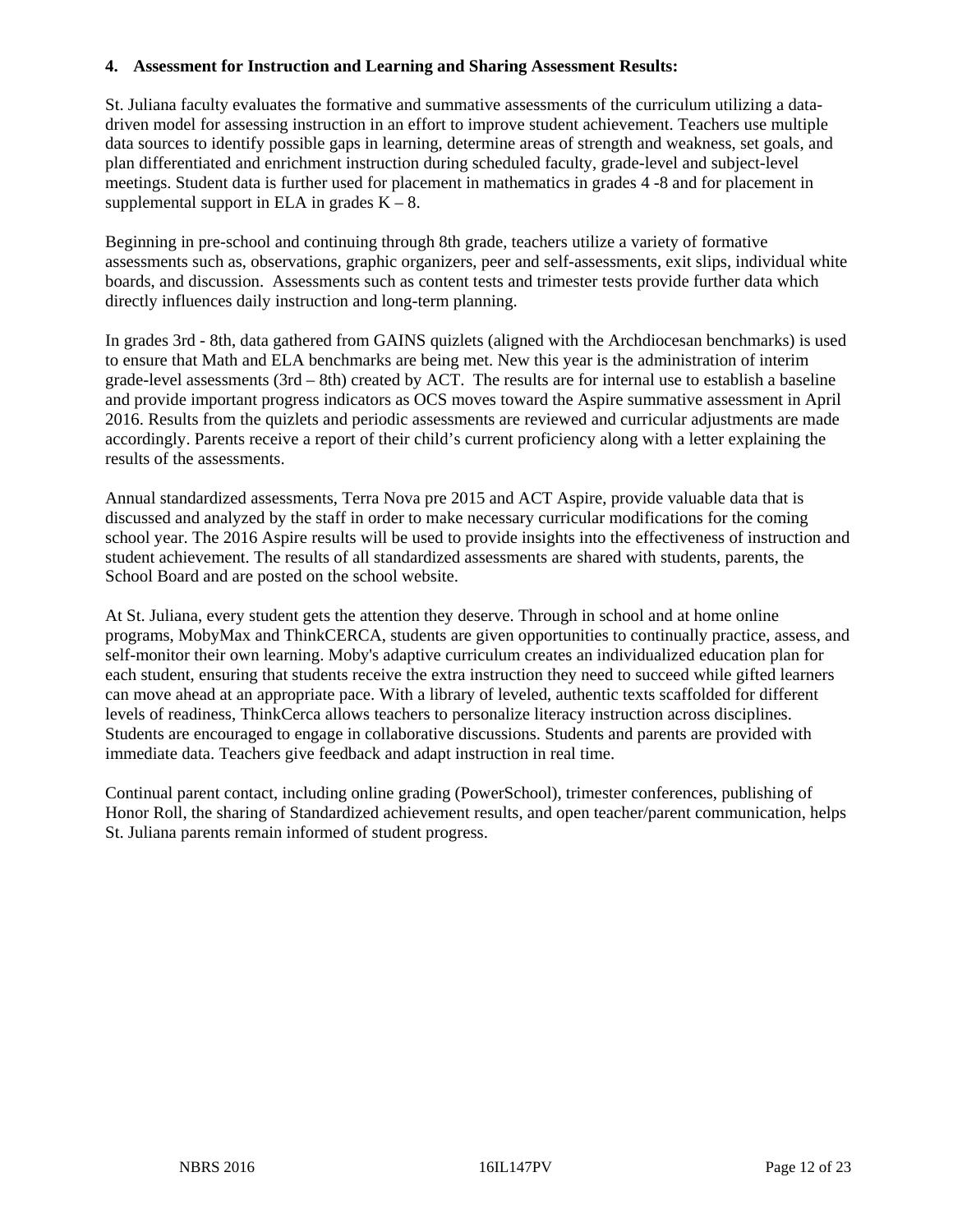## **1. School Climate/Culture:**

St. Juliana School is an educational community that teaches the gospel message in the Catholic tradition while instilling in our students an excellent academic foundation, a commitment to social justice, and a sense of civic awareness and personal responsibility. The role of the faculty and staff at St. Juliana School is to teach by example and to provide opportunities for the development of the body, spirit, and intellect of each student. A strong sense of Catholic identity is prominent from preschool to eighth grade.

All teachers at St. Juliana School strive to provide a positive and nurturing classroom environment for every student. They motivate students by recognizing and acknowledging academic success and effort, engage students by teaching and focusing on their individual strengths and weaknesses, and offer opportunities for each child to share their God given talents. In addition to academic achievement, each teacher highly values the importance of each child becoming a well-rounded critical thinker in our society.

St. Juliana School provides an excellent program of academic and extracurricular activities that combine to prepare students both intellectually and spiritually for a life-long love of learning. Experienced learning resource specialists support children who benefit from additional assistance in a differentiated instructional environment. During the Season of Advent, the Good Deeds award system recognizes students who exhibit positive behavior. Primary grades recognize a Student of the Week. Academic achievement is recognized in the form of announcing and publishing the names of the top 5 graduating students, Honor Roll recipients, the Science Fair winners and the top AR readers in each grade. Many teachers use positive behavior incentives.

The extracurricular activities include athletics, fine arts and interest-based clubs led by parent and teacher volunteers. Along with these programs, St. Juliana also prides itself on our students' commitment to service work in the school, parish and surrounding community. Some examples include students visiting nursing homes, running food/clothing drives, and saving pop tops for the Ronald McDonald house.

The faculty and staff of St. Juliana School believe the administration and school community do a stellar job of respecting and appreciating them. In an effort to support ongoing growth and development, the school offers each teacher a substantial stipend for professional growth. New teachers participate in scheduled mentor meetings with administration and all teachers participate in weekly Professional Learning Community meetings. The principal and assistant principal often treat their teachers with special luncheons and other gifts. The teachers plan special birthday celebrations for all staff members on a monthly basis. Teachers also get a significant amount of support from the Mother's Club and the Men's Club. In fact, St. Juliana School is such a special place to teach that a good percentage of the staff is alumni of the school, who choose to keep the traditions alive.

## **2. Engaging Families and Community:**

St. Juliana School has been a vital part of the Edison Park community since 1928. Children or grandchildren of alumni comprise approximately 20-25% of the student body. There are also many teachers who are alumni themselves. Parents are extremely supportive of our school and are very active volunteers in school and parish activities. The school is proud to be considered a "gem" in Edison Park. As one of its biggest schools, St. Juliana involves and reaches out to the entire Edison Park Community. Whenever St. Juliana holds an event, the school is met with overwhelming support by both the small business community and larger chain companies.

Family and community are crucial to our success at St. Juliana School. The faculty and staff realize and embrace the importance and value of family and community involvement. A welcoming meeting is hosted for new families the week before the start of the school year in August. All parents are invited to a "Back to School night within the first two weeks of the school year so that they have the opportunity to meet their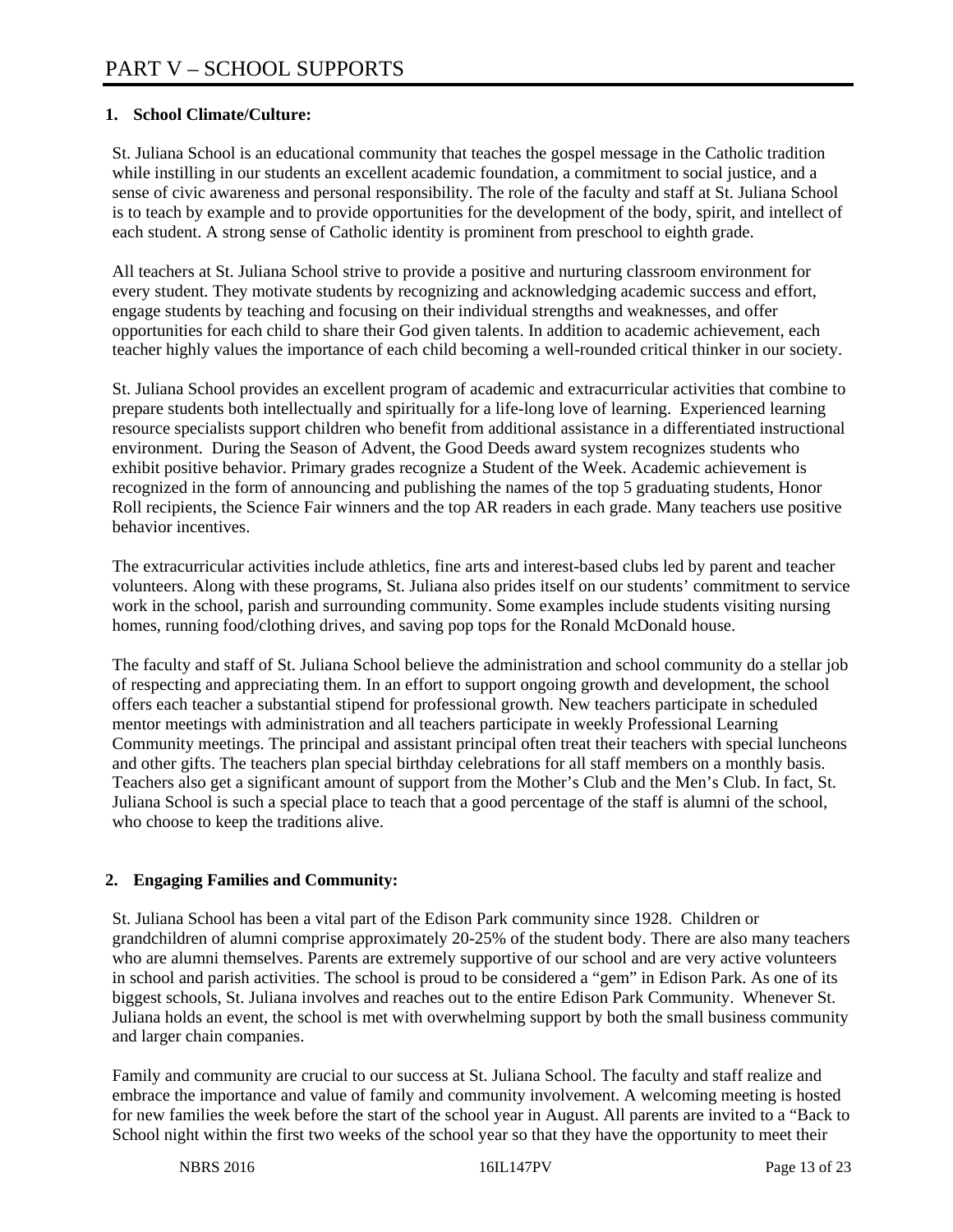child's teachers. We recognize and celebrate the importance of grandparents by hosting a Grandparents Day during Thanksgiving week. Teachers frequently post classroom news and information on their blogs. An electronic communication system and social media are used to provide updates to our families. Parent teacher conferences are held twice a year, but parents are welcome to request a conference if at any time they would like to meet with the teachers or administration.

Mother's Club, Men's Club, Athletic Association, and Fine Arts Association all provide invaluable opportunities for our students. These organizations are comprised of numerous parent and parish volunteers who devote countless hours to students, allowing them many different experiences outside the classroom. The BOKS program and Art Parent program provide further experiences that enrich our curriculum. Students from Loyola Academy, a feeder high school, provide daily after school tutoring for students.

St Juliana students are very involved in service within the school, parish, and the local community. They volunteer at parish food drives, the Christmas sharing program, craft day, and many other events. The school community saves pop tops for the Ronald McDonald House. Each month the Catholic Identity team prepares an assembly in which students are introduced to a different service opportunity. Junior high students have developed a relationship with a nearby nursing home, and many of them spend months volunteering there for their Confirmation service project. Students in all grades make cards at Christmas and Easter that are delivered to homebound parishioners. The school partners with the parish community to participate in Uncle Pete's Ministry in which families bring in bag lunches that are delivered to the homeless.

All these initiatives contribute to the social and emotional growth and development of our students.

#### **3. Professional Development:**

St. Juliana takes a structured approach to the planning of all professional development opportunities that are provided annually for teachers. The administration and faculty work together to identify areas of need that will not only maximize teacher growth, but will also lead to student success. Professional development goals are set in August and reviewed in June of each school year. When planning the professional development for a new school year, workshops and programs from the previous school year, individual teacher's professional goals, student data, and needs of the school as a whole are all reviewed. Individual teacher goals are aligned with the school-wide and system-wide goals. Annually, teachers are allotted \$1,200 to use for professional development. Teachers attend workshops, take continuing educational courses, subscribe to professional magazines and enroll in professional organizations.

Our main focus is on providing professional development opportunities that best support the implementation of the new OCS ELA and Math benchmarks. In addition, as we are continually updating our technology program and devices, teachers are given training on the use of cutting edge technology in the classroom. Our 3rd grade team is currently working with an ELA consultant from the Fran Center to further improve our 3rd and 4th grade students' progress in reading and writing. The consultant visits the classroom weekly to mentor and offer guidance on best practices. Our ELA teachers have all participated in Collins Writing workshops and are implementing the program in Junior High in an effort to better prepare our students for the writing components of the ACT Aspire and 8th grade placement tests. A consultant from ThinkCerca provides monthly training and maintains ongoing communication with our teachers as they implement this new online cross curricular writing program. Early childhood and primary grade teachers receive yearly training on updates and new developments specific to their ELA and literacy programs allowing them to reevaluate their curriculum maps. Our math teachers attend OCS system-wide workshops throughout the school year. These workshops focus on teacher development of effective instructional Math units and effective formative Math assessments.

As a Catholic school, the administration supports the system-wide religious professional development opportunities during the year, including catechetical certification workshops and catechetical conferences.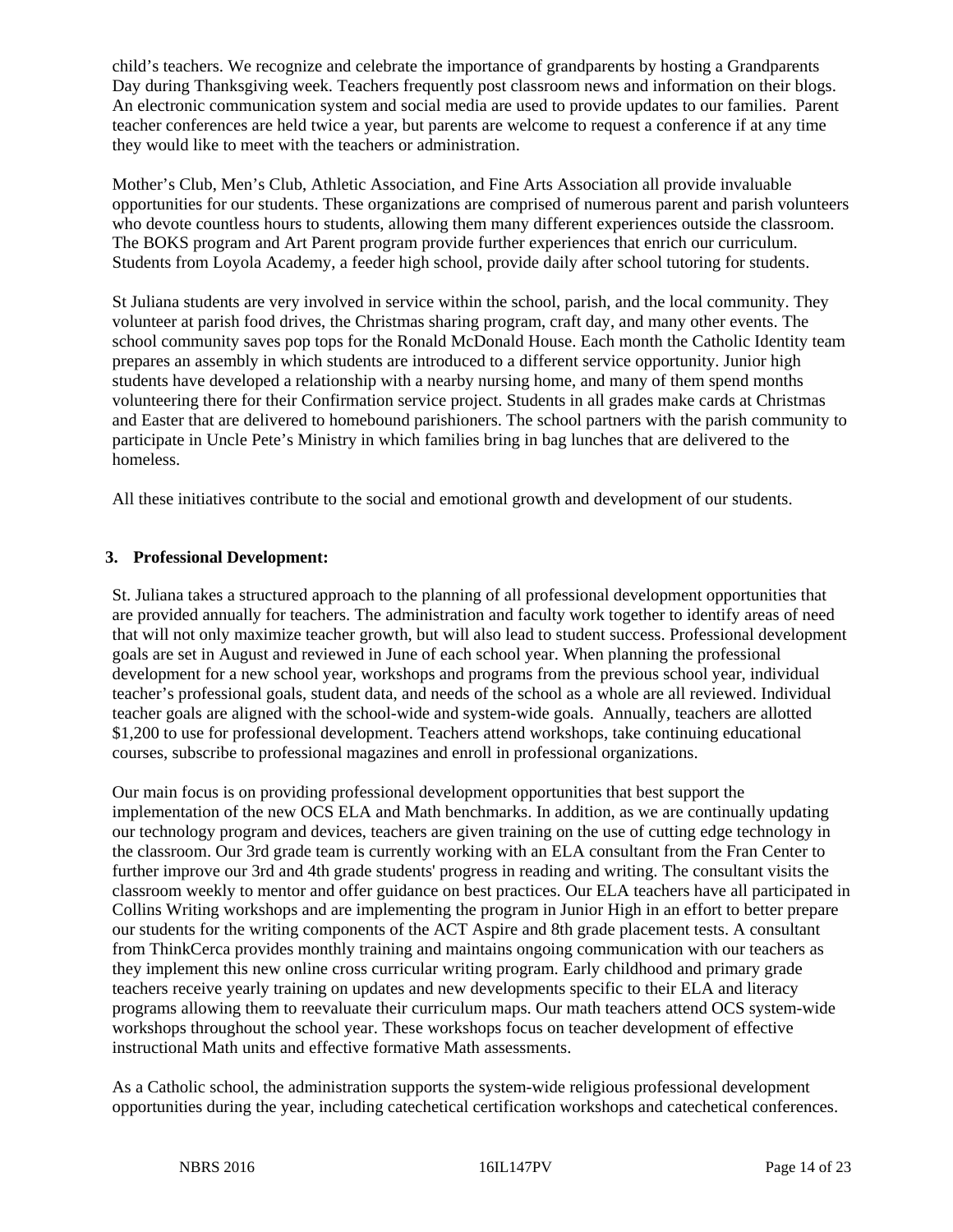#### **4. School Leadership:**

St. Juliana School is operated under the auspices of the Catholic Bishop of Chicago in the Archdiocese of Chicago. The administrative team includes the pastor and the principal, who are supported by an Advisory School Board comprised of school parents. The pastor and principal participate in all Board meetings and deliberations. The Board's various committees are engaged in strategic planning, reviewing the annual budget, fundraising, marketing and development, and overseeing programs and initiatives that focus on enhancing each child's educational experience.

The pastor has the responsibility of guiding and coordinating the faith ministry in the school. He advocates for the school and provides support on significant administrative matters. The principal is the educational administrator of the school and, with the support of a full-time assistant principal, oversees the day-to-day operations, mentors, supervises, and evaluates teacher performance, monitors student progress, seeks and provides opportunities and resources for student growth, and communicates expectations to all stakeholders. Both administrators are highly visible to and engaged with staff, students, and families. The administration places great value on building relationships with all stakeholders and fosters the belief that each individual is essential to the overall commitment to student growth. Parents and school staff participate in regular, two-way, meaningful communication regarding student learning. Back to School Nights, informal Coffee with the Principal mornings, parent meetings, and daily blogs provide parents with a better understanding of the academic programs and goals of the school.

The administration believes in supporting a culture of shared leadership and collaboration. Faculty members are assigned leadership roles on various committees including Catholic Identity, Technology, Curriculum, and Academic Bowl. In addition, an AdvancEd team and department heads collaborate with the administration on data analysis and school improvement plans. The school staff participates in staff meetings led by the principal, assistant principal and teacher leaders. Teachers also meet weekly in professional learning communities to discuss and reflect upon student progress and to evaluate trimester goals. Teacher leaders engage in mentoring and coaching of new staff members, sharing expectations, and advising on best practices for student learning. Teachers are provided opportunities to participate in professional development through institute days and are encouraged to attend independent workshops specifically on 21st century learning skills, integrating technology in the curriculum, and current trends in education.

An elected Student Council also works in partnership with the principal, staff, and parents for the benefit of the school and its students. The Student Council heads meet regularly with the principal to share ideas, provide input on school decisions and to problem solve. In recent years, the Student Council has organized and led a School Choice rally and has arranged many school-wide service opportunities and special activities and events.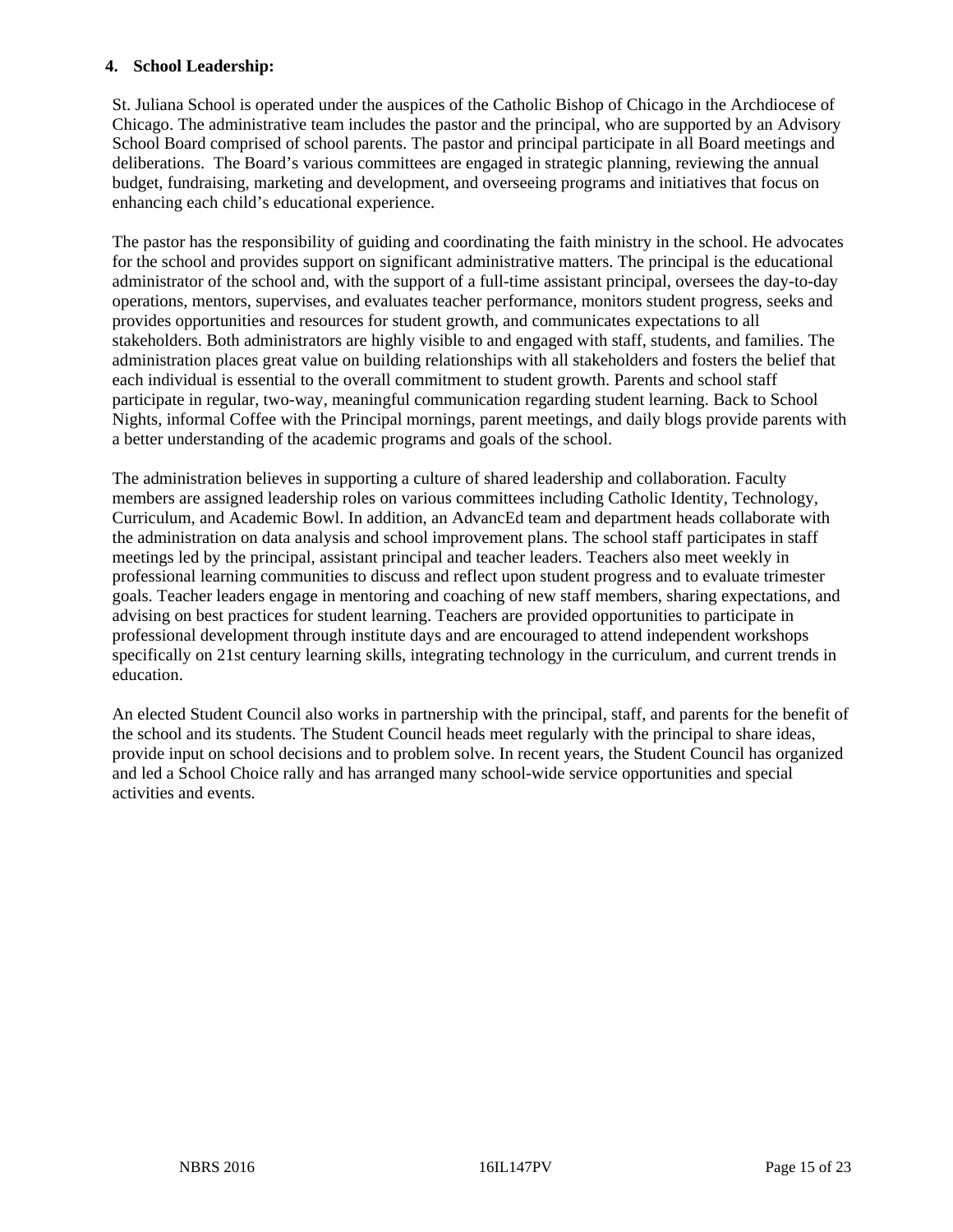St. Juliana is committed to helping all children succeed. Prior to the current administration's hire, there was no formal process or effective program in place that identified and supported struggling learners. Over the past two years, the administration has worked closely with the Inclusive Ed. Expert from the Office of Catholic Schools to assist the faculty in the implementation of RTI (Response to Intervention) practices and strategies. The faculty has received training in the multi-tier approach of RTI and continues to attend workshops on intervention strategies.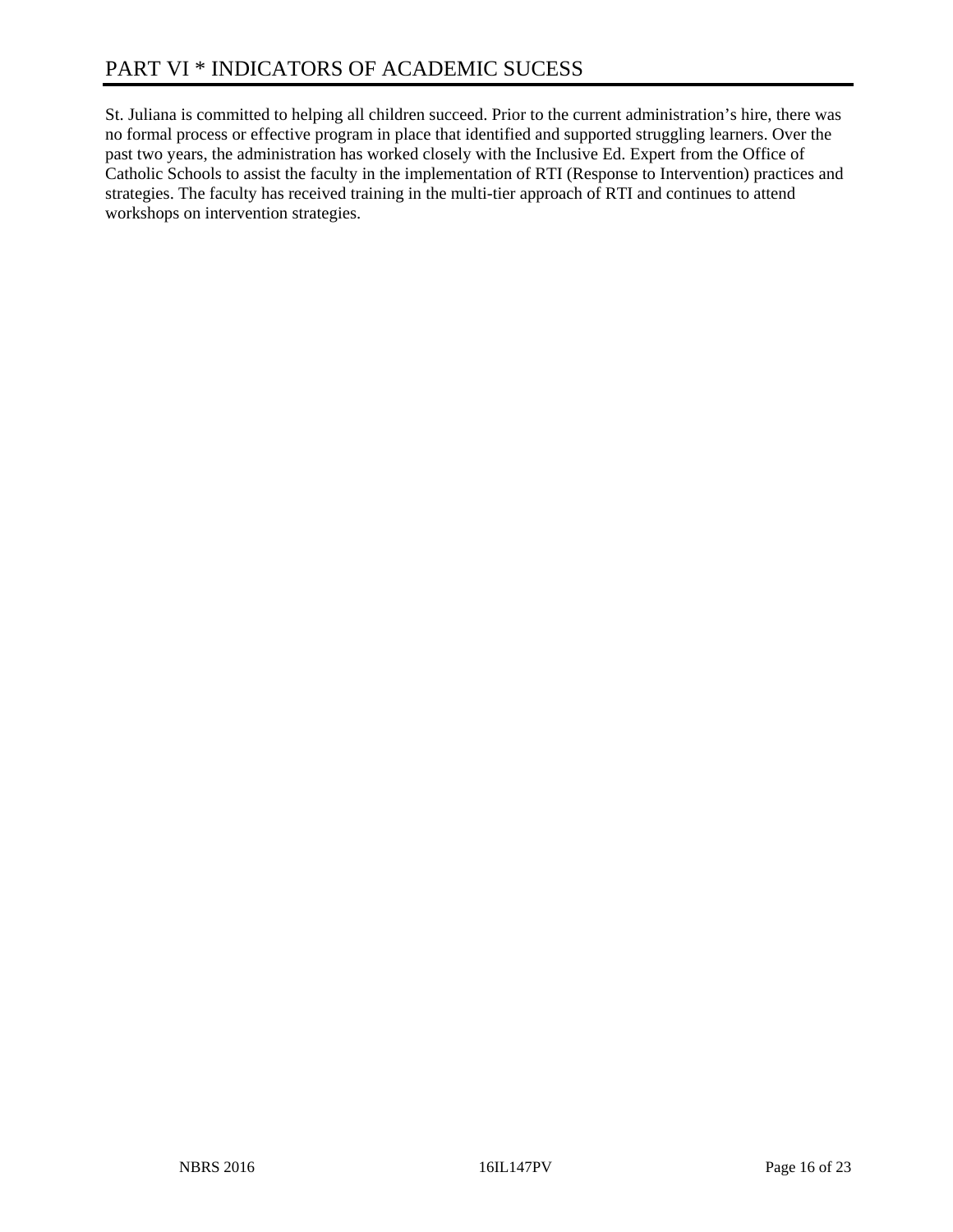# PART VII - NON-PUBLIC SCHOOL INFORMATION

1. Non-public school association(s): Catholic

Identify the religious or independent associations, if any, to which the school belongs. Select the primary association first.

| 2. | Does the school have nonprofit, tax-exempt $(501(c)(3))$ status?                                       | Yes X  | No. |
|----|--------------------------------------------------------------------------------------------------------|--------|-----|
| 3. | What is the educational cost per student?<br>(School budget divided by enrollment)                     | \$4835 |     |
|    | 4. What is the average financial aid per student?                                                      | \$800  |     |
|    | What percentage of the annual budget is devoted to<br>scholarship assistance and/or tuition reduction? | 2%     |     |
| 6. | What percentage of the student body receives<br>scholarship assistance, including tuition reduction?   | 15%    |     |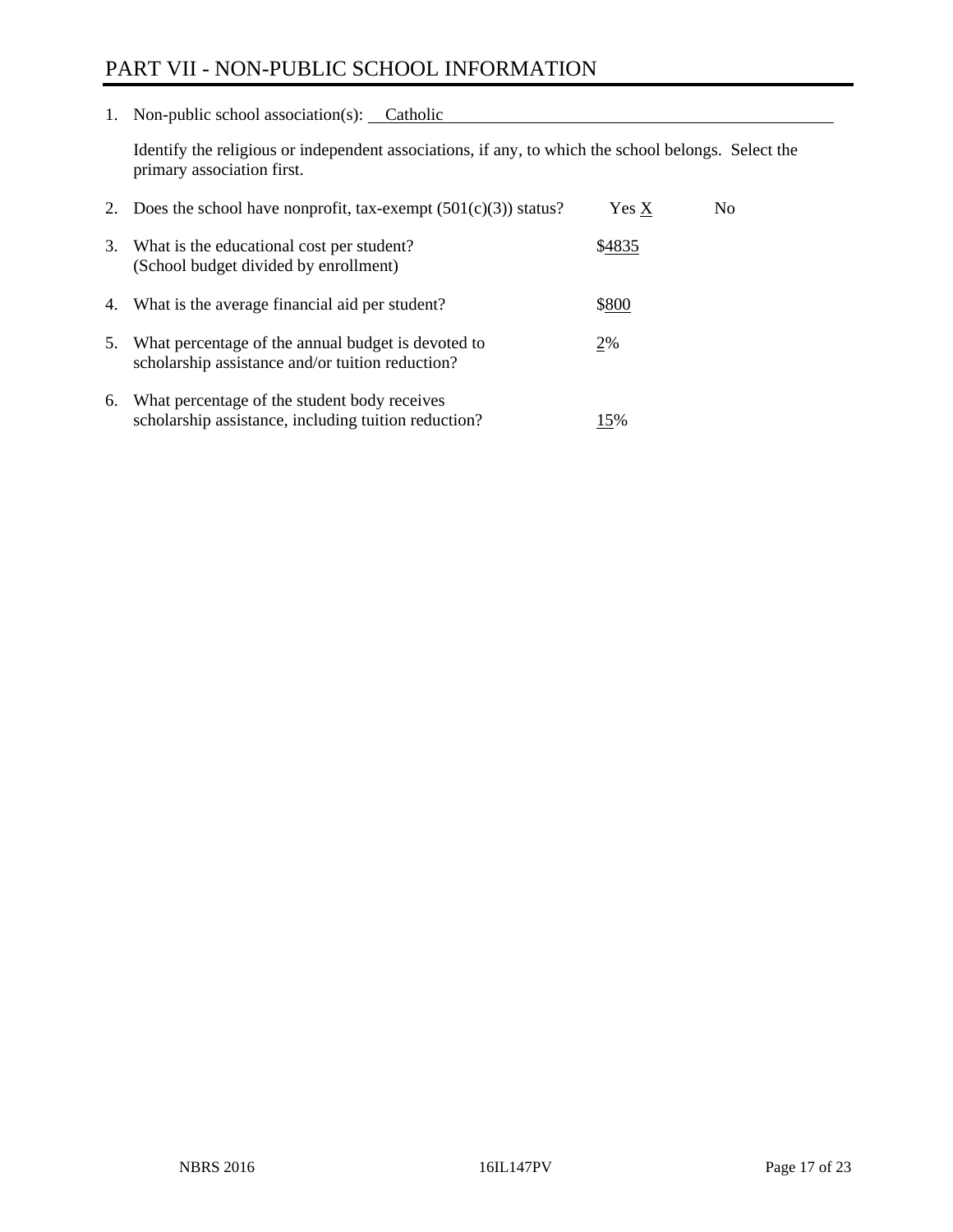| <b>Subject:</b> Math              | <b>Test:</b> TerraNova 3         |
|-----------------------------------|----------------------------------|
| Grade: 3                          | <b>Edition/Publication Year:</b> |
|                                   | 2010                             |
| <b>Publisher: CTB/McGraw Hill</b> | Scores are reported here as:     |
|                                   | Percentiles                      |

| School Year                                | 2014-2015        |
|--------------------------------------------|------------------|
| Testing month                              | Mar              |
| <b>SCHOOL SCORES</b>                       |                  |
| <b>Average Score</b>                       | 82               |
| Number of students tested                  | 53               |
| Percent of total students tested           | 100              |
| Number of students alternatively assessed  |                  |
| Percent of students alternatively assessed | $\boldsymbol{0}$ |
| <b>SUBGROUP SCORES</b>                     |                  |
| 1. Other 1                                 |                  |
| <b>Average Score</b>                       |                  |
| Number of students tested                  |                  |
| 2. Other 2                                 |                  |
| <b>Average Score</b>                       |                  |
| Number of students tested                  |                  |
| 3. Other 3                                 |                  |
| <b>Average Score</b>                       |                  |
| Number of students tested                  |                  |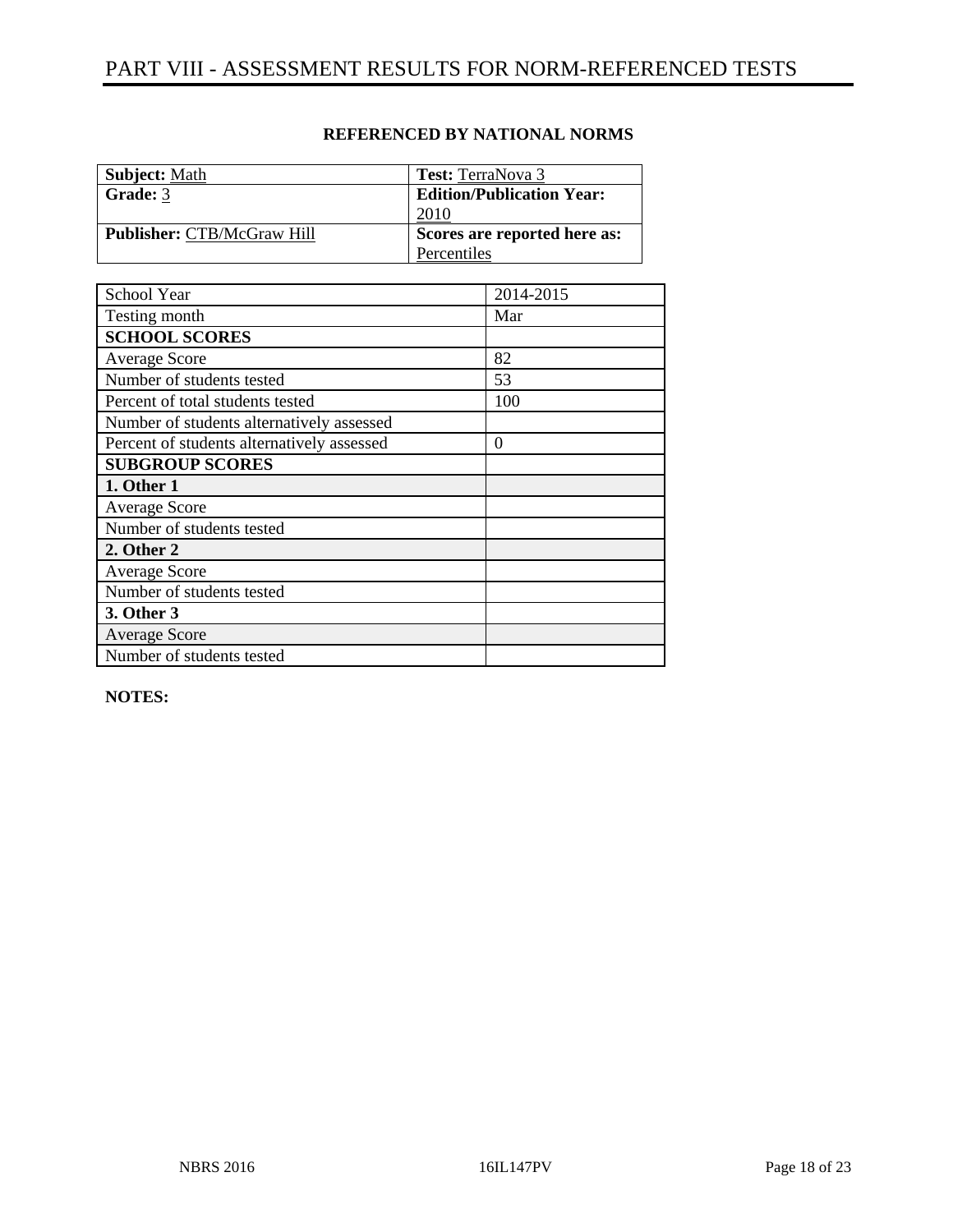| <b>Subject:</b> Math              | <b>Test:</b> TerraNova 3         |
|-----------------------------------|----------------------------------|
| Grade: 5                          | <b>Edition/Publication Year:</b> |
|                                   | 2010                             |
| <b>Publisher: CBT/McGraw-Hill</b> | Scores are reported here as:     |
|                                   | Percentiles                      |

| School Year                                | 2014-2015        |
|--------------------------------------------|------------------|
| Testing month                              | Mar              |
| <b>SCHOOL SCORES</b>                       |                  |
| <b>Average Score</b>                       | 81               |
| Number of students tested                  | 36               |
| Percent of total students tested           | 100              |
| Number of students alternatively assessed  |                  |
| Percent of students alternatively assessed | $\boldsymbol{0}$ |
| <b>SUBGROUP SCORES</b>                     |                  |
| 1. Other 1                                 |                  |
| <b>Average Score</b>                       |                  |
| Number of students tested                  |                  |
| 2. Other 2                                 |                  |
| <b>Average Score</b>                       |                  |
| Number of students tested                  |                  |
| 3. Other 3                                 |                  |
| <b>Average Score</b>                       |                  |
| Number of students tested                  |                  |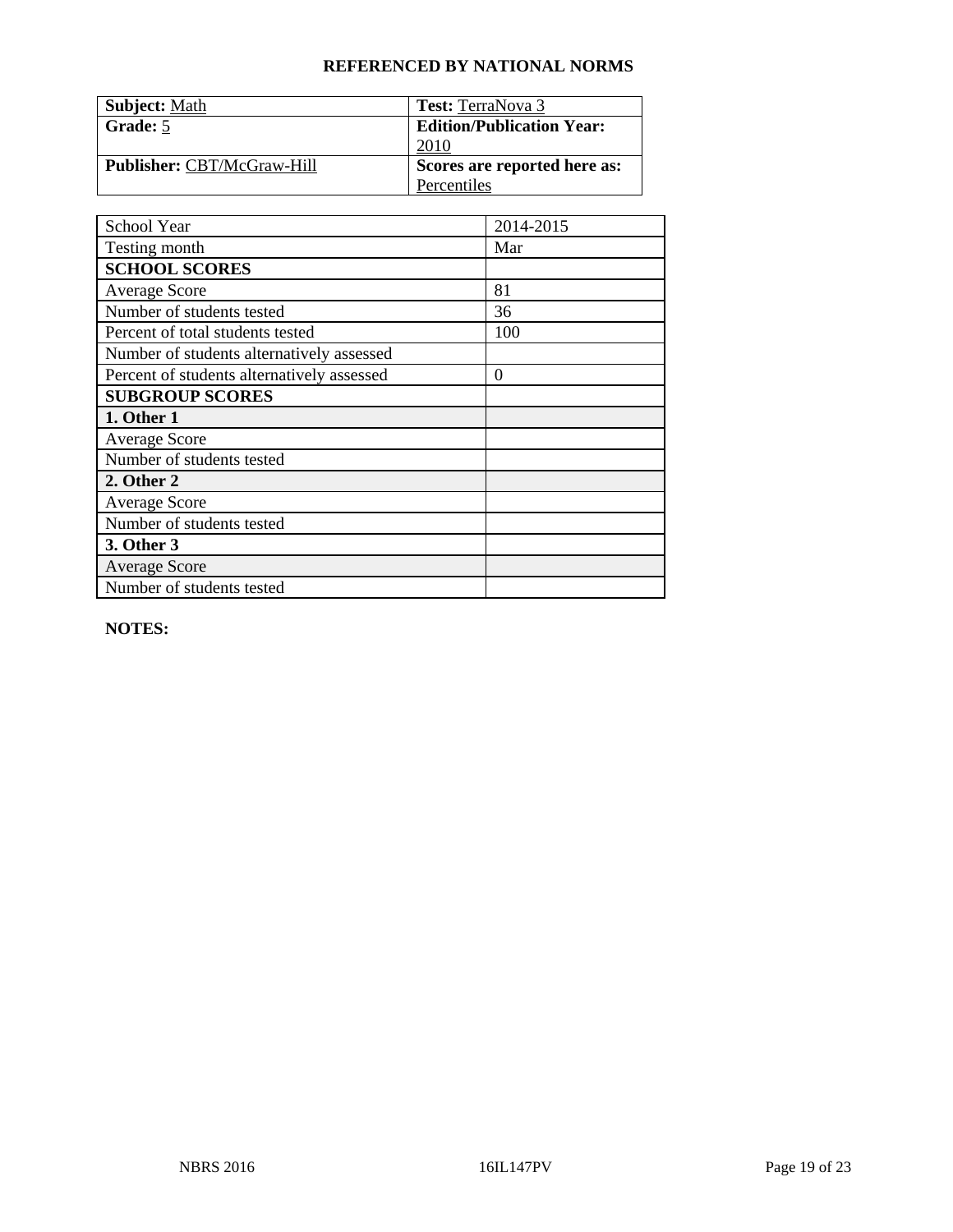| <b>Subject:</b> Math              | <b>Test:</b> TerraNova 3         |
|-----------------------------------|----------------------------------|
| Grade: 7                          | <b>Edition/Publication Year:</b> |
|                                   | 2010                             |
| <b>Publisher: CBT/McGraw-Hill</b> | Scores are reported here as:     |
|                                   | Percentiles                      |

| School Year                                | 2014-2015 |
|--------------------------------------------|-----------|
| Testing month                              | Mar       |
| <b>SCHOOL SCORES</b>                       |           |
| <b>Average Score</b>                       | 92        |
| Number of students tested                  | 64        |
| Percent of total students tested           | 100       |
| Number of students alternatively assessed  |           |
| Percent of students alternatively assessed | $\theta$  |
| <b>SUBGROUP SCORES</b>                     |           |
| 1. Other 1                                 |           |
| <b>Average Score</b>                       |           |
| Number of students tested                  |           |
| 2. Other 2                                 |           |
| <b>Average Score</b>                       |           |
| Number of students tested                  |           |
| 3. Other 3                                 |           |
| <b>Average Score</b>                       |           |
| Number of students tested                  |           |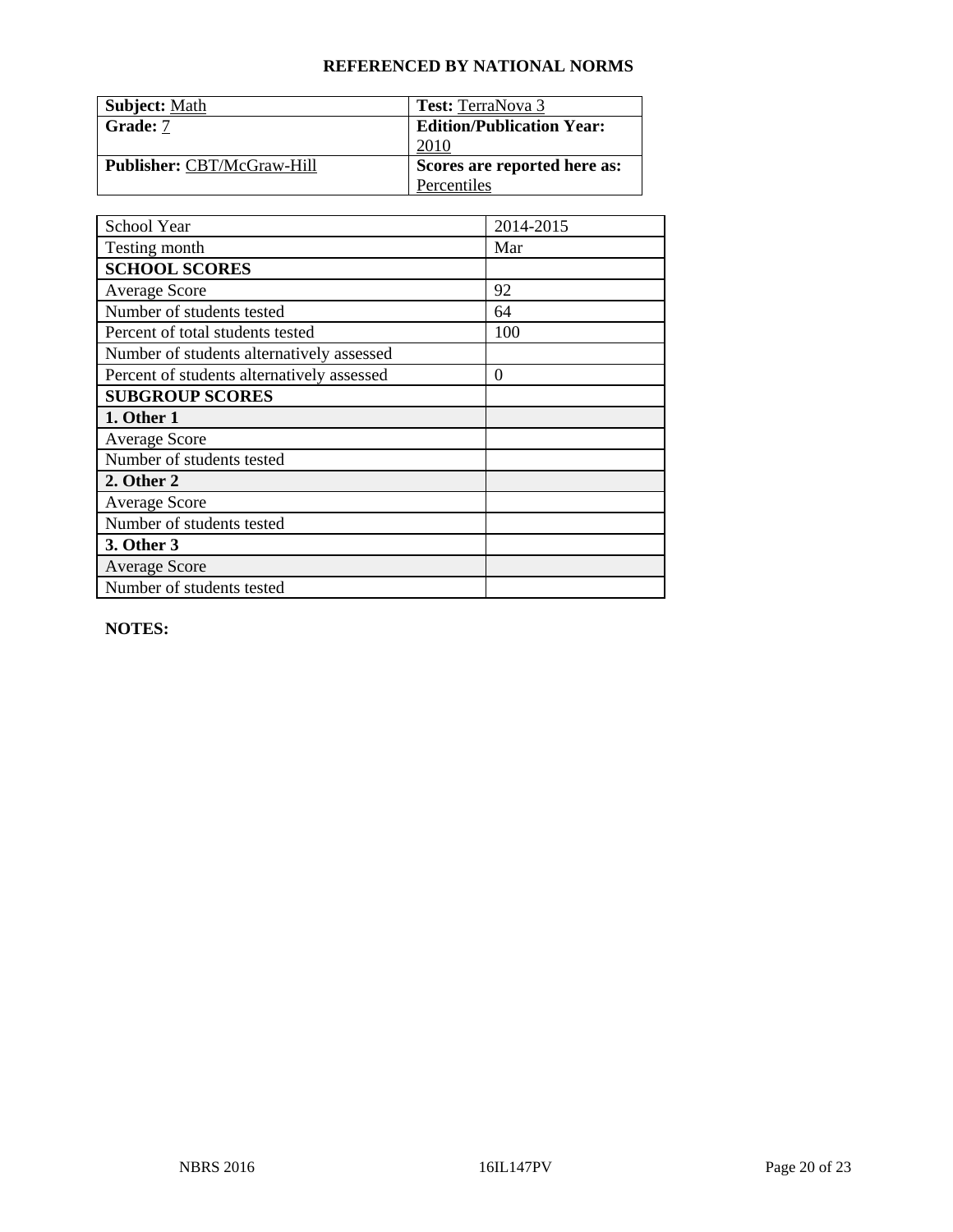| <b>Subject:</b> Reading/ELA       | <b>Test:</b> TerraNova 3         |
|-----------------------------------|----------------------------------|
| Grade: 3                          | <b>Edition/Publication Year:</b> |
|                                   | 2010                             |
| <b>Publisher: CBT/McGraw-Hill</b> | Scores are reported here as:     |
|                                   | Percentiles                      |

| School Year                                | 2014-2015        |
|--------------------------------------------|------------------|
| Testing month                              | Mar              |
| <b>SCHOOL SCORES</b>                       |                  |
| <b>Average Score</b>                       | 83               |
| Number of students tested                  | 53               |
| Percent of total students tested           | 100              |
| Number of students alternatively assessed  |                  |
| Percent of students alternatively assessed | $\boldsymbol{0}$ |
| <b>SUBGROUP SCORES</b>                     |                  |
| 1. Other 1                                 |                  |
| <b>Average Score</b>                       |                  |
| Number of students tested                  |                  |
| 2. Other 2                                 |                  |
| <b>Average Score</b>                       |                  |
| Number of students tested                  |                  |
| 3. Other 3                                 |                  |
| <b>Average Score</b>                       |                  |
| Number of students tested                  |                  |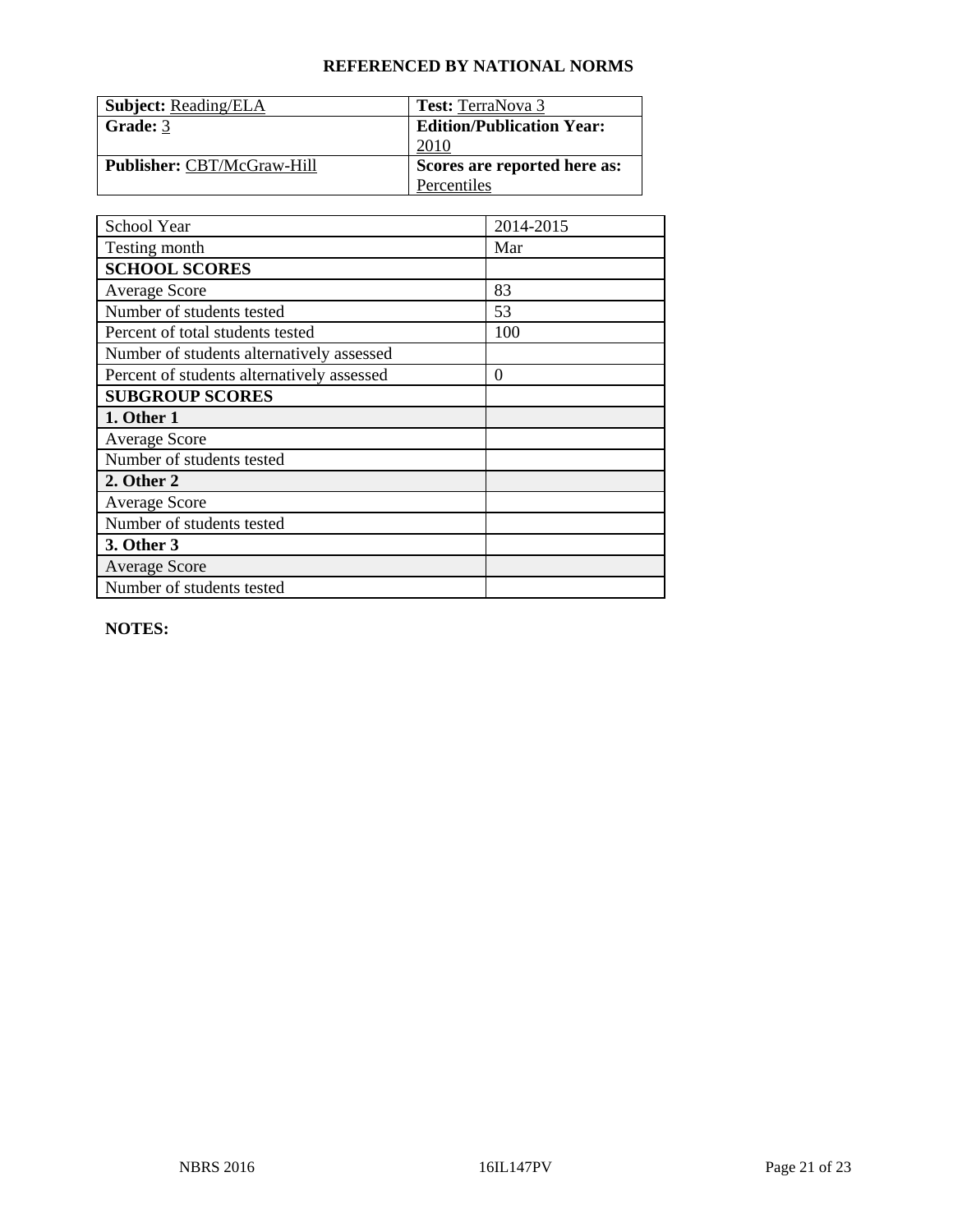| <b>Subject:</b> Reading/ELA       | <b>Test:</b> TerraNova 3         |
|-----------------------------------|----------------------------------|
| Grade: 5                          | <b>Edition/Publication Year:</b> |
|                                   | 2010                             |
| <b>Publisher: CBT/McGraw-Hill</b> | Scores are reported here as:     |
|                                   | Percentiles                      |

| School Year                                | 2014-2015        |
|--------------------------------------------|------------------|
| Testing month                              | Mar              |
| <b>SCHOOL SCORES</b>                       |                  |
| <b>Average Score</b>                       | 81               |
| Number of students tested                  | 36               |
| Percent of total students tested           | 100              |
| Number of students alternatively assessed  |                  |
| Percent of students alternatively assessed | $\boldsymbol{0}$ |
| <b>SUBGROUP SCORES</b>                     |                  |
| 1. Other 1                                 |                  |
| <b>Average Score</b>                       |                  |
| Number of students tested                  |                  |
| 2. Other 2                                 |                  |
| <b>Average Score</b>                       |                  |
| Number of students tested                  |                  |
| 3. Other 3                                 |                  |
| <b>Average Score</b>                       |                  |
| Number of students tested                  |                  |